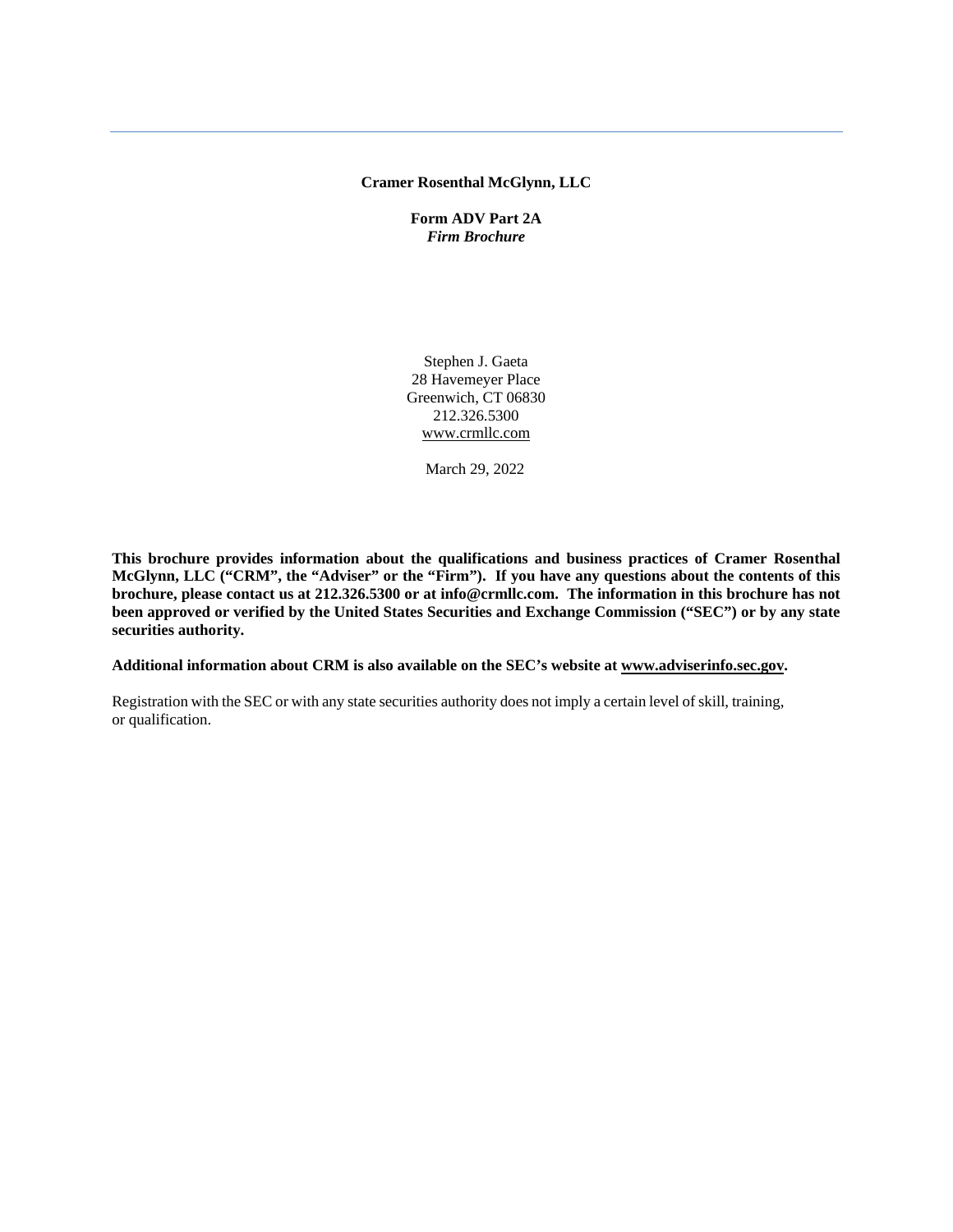### <span id="page-1-0"></span>Item 2 Material Changes

The following is a discussion of material changes since March 29, 2021 (the last annual update of the brochure).

### <span id="page-1-1"></span>**Change of Chief Compliance Officer**

As disclosed in a previous update to this form dated December 8, 2021, effective December 2, 2021, Cramer Rosenthal McGlynn, LLC ("CRM") has appointed Stephen J. Gaeta as Chief Compliance Officer ("CCO").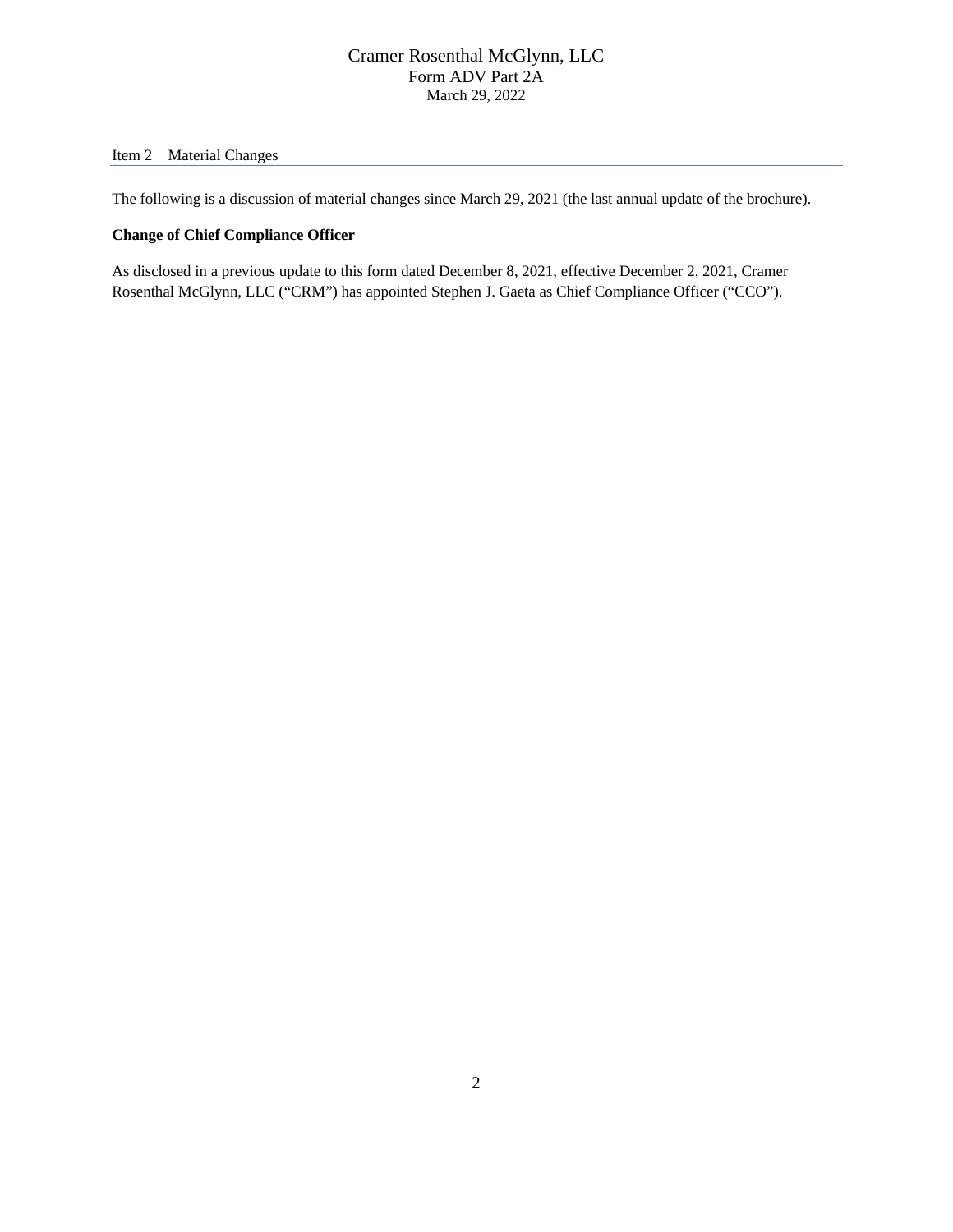# Item 3 Table of Contents

| Item 1  |                                                                                          |  |
|---------|------------------------------------------------------------------------------------------|--|
| Item 2  |                                                                                          |  |
| Item 3  |                                                                                          |  |
| Item 4  |                                                                                          |  |
| Item 5  |                                                                                          |  |
| Item 6  |                                                                                          |  |
| Item 7  |                                                                                          |  |
| Item 8  |                                                                                          |  |
| Item 9  |                                                                                          |  |
| Item 10 |                                                                                          |  |
| Item 11 | Code of Ethics, Participation or Interest in Client Transactions and Personal Trading 19 |  |
| Item 12 |                                                                                          |  |
| Item 13 |                                                                                          |  |
| Item 14 |                                                                                          |  |
| Item 15 |                                                                                          |  |
| Item 16 |                                                                                          |  |
| Item 17 |                                                                                          |  |
| Item 18 |                                                                                          |  |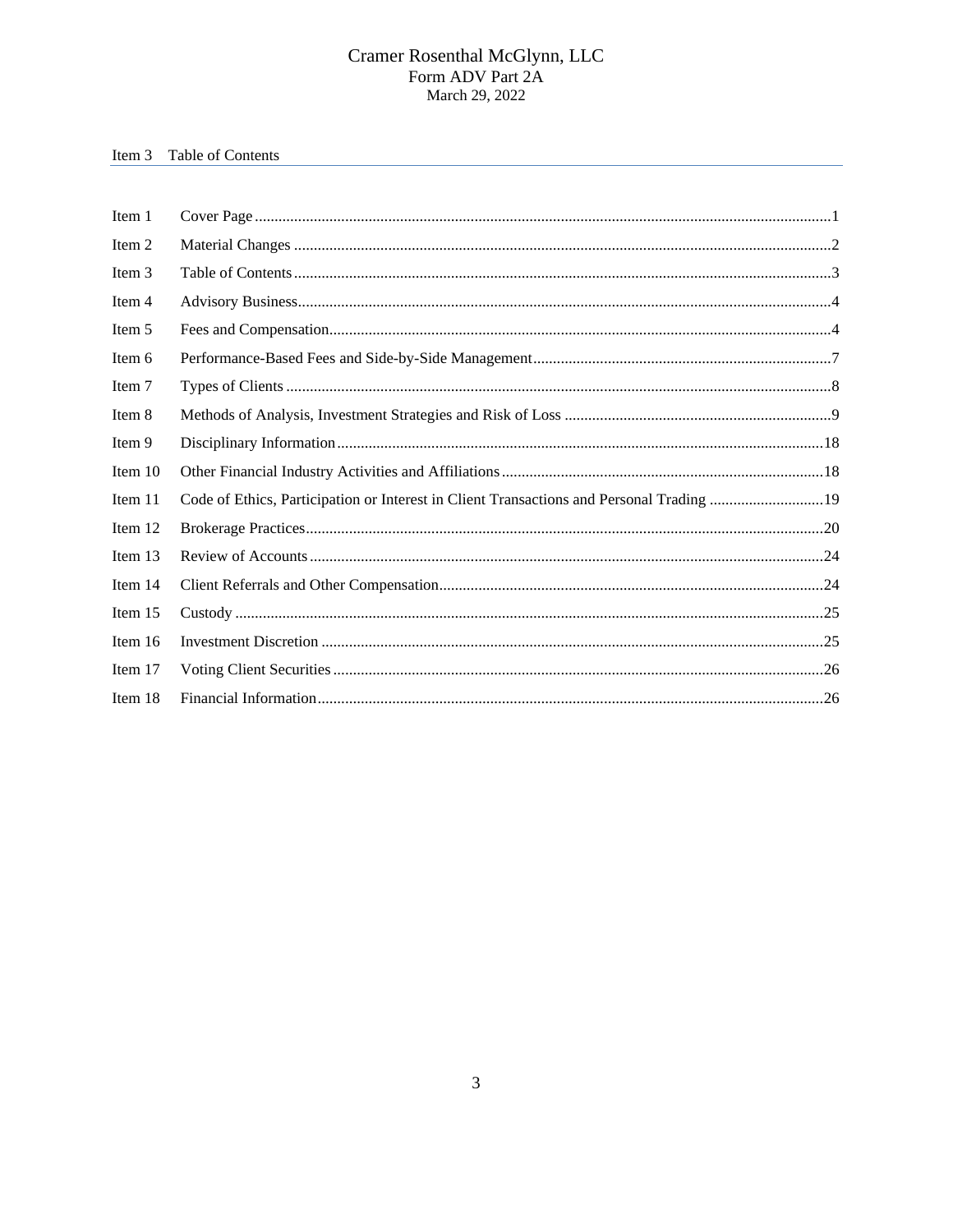#### <span id="page-3-0"></span>Item 4 Advisory Business

Cramer Rosenthal McGlynn, LLC ("We," "CRM," the "Adviser," or the "Firm") is an SEC-registered investment adviser with its principal place of business in Greenwich, CT. CRM was founded in 1973 as a value investment specialist and has been registered with the SEC since June 1983.

CRM provides investment advisory services for separate accounts, a family of mutual funds (the "CRM Mutual Funds") and other U.S. and non-U.S. products that pursue several different value equity strategies, including portfolios that invest primarily in small cap value securities, small/mid cap value securities, and mid cap value securities, in addition to an "all cap" strategy as well as a long/short "hedged" strategy.

CRM typically manages accounts in accordance with its overall investment style focused on a relative value-oriented investment philosophy. Relative value is a style where CRM seeks to identify stocks we believe are underappreciated relative to, for example, the market, their peer group and the company's earnings potential, among other considerations. Clients may impose restrictions on investing in certain securities as well as the type of securities for their specific separate account.

As of December 31, 2021, we managed assets on a discretionary basis of \$3,269,219,744. This amount does not include cash derived from short sales of securities on behalf of clients. If this were included, the amount would total \$3,360,780,262. We also manage assets on a non-discretionary basis of \$15,856,649. As of December 31, 2021, we managed total assets of \$3,376,636,911.

#### <span id="page-3-1"></span>Item 5 Fees and Compensation

CRM's investment advisory fees are generally based on an annual percentage of assets under management ("AUM"). The percentage at which CRM's investment advisory fee is calculated generally depends on the type of account, the type of securities in which the account invests, and the amount of assets under management. For separate account clients, fees are based on the total assets reflected on the respective CRM client account statements, unless otherwise directed by a client. We encourage our clients to compare these totals with those found on statements issued by their custodian and contact us with any questions. Fees may be subject to negotiation or modification.

In addition to fees based on a percentage of AUM, CRM 2019 Alternatives, LLC (the "General Partner") may be entitled to receive a so-called "carried interest" from the CRM Private Funds in its capacity as General Partner of the CRM Private Funds. In a "carried interest arrangement," the General Partner may receive a performance allocation up to 20% of net profits under certain circumstances as fully set forth in the private placement memorandum of the Private Funds. Please review the CRM Private Funds' offering documents for more information. In addition, and subject to applicable law, CRM and certain eligible separate account clients may agree to apply an "incentive" or "performance" fee, calculated as a percentage of capital appreciation of the client's account. See Item 6 for information as to performance-based fees that CRM currently charges to certain clients.

Fees charged to CRM's clients are subject to negotiation, and existing accounts may be paying higher or lower rates than those outlined below. In addition, clients may negotiate special fee arrangements with CRM from time to time.

The standard investment advisory fees CRM (and in the case of carried interest payments, CRM affiliates) receives from different types of accounts are listed below. Except as otherwise noted, these are annual fees calculated as a percentage of assets under management.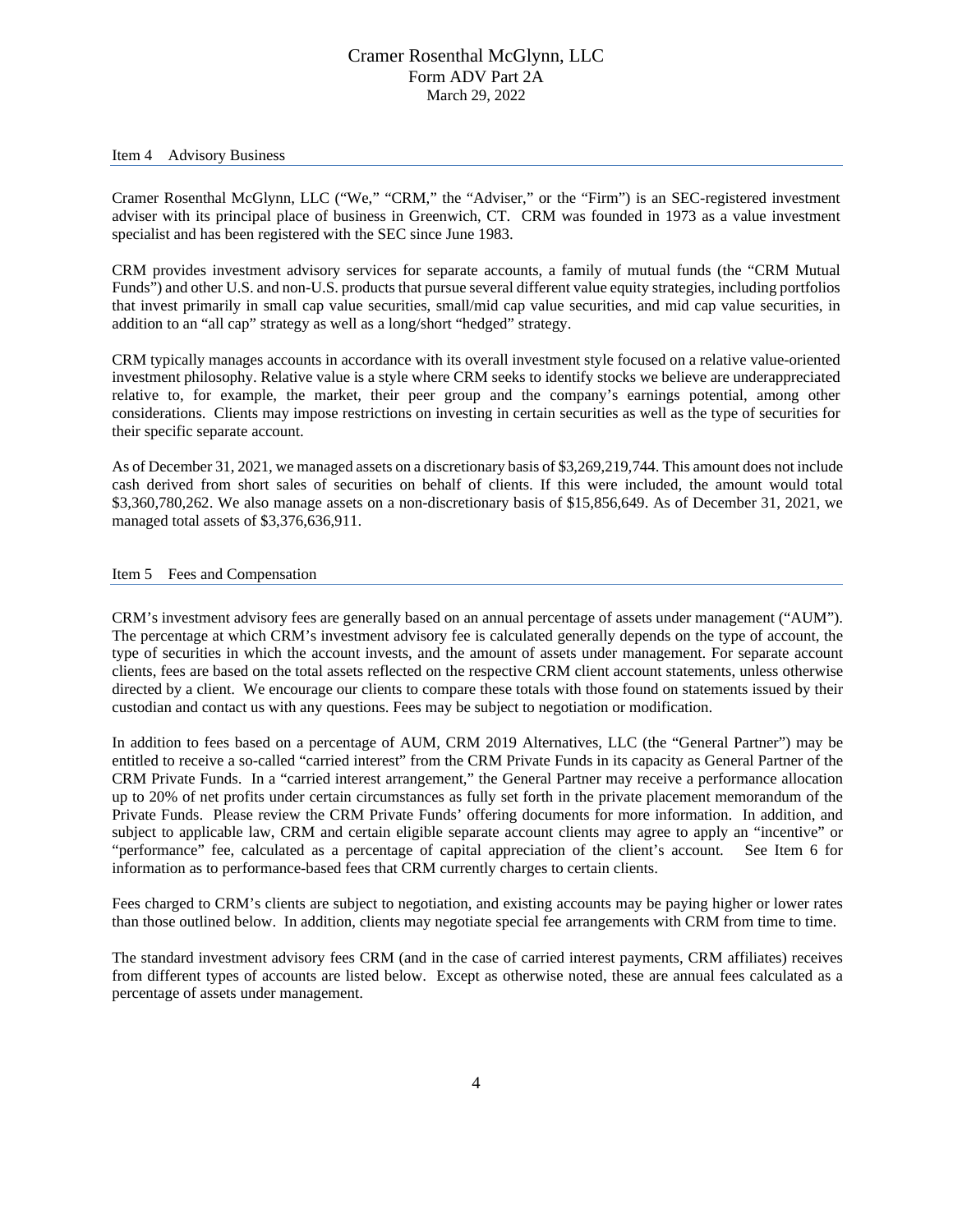### **Type of Product** Standard Investment Advisory Fee

Small/Mid Cap Value Strategy 1.00% on first \$25 million of AUM Separate Accounts 6.70% on the next \$25 million of AUM 0.60% on the next \$50 million of AUM 0.40% thereafter

CRM Small/Mid Cap Value Mutual Fund 0.75% on the first \$1 billion AUM

0.65% thereafter

0.70% on the next \$1 billion AUM

Class R-1 0.75% of AUM Class R-2 0.70% of AUM

CRM Small/Mid Cap Value Collective Investment Trust ("CIT") Class S 0.42% of AUM

 Wilmington Trust, N.A., serves trustee and custodian of the CIT. For more information on available share classes and fees, see Item 7 below.

All Cap Value Strategy

CRM All Cap Value Mutual Fund 0.70% of AUM

Small Cap Value Strategy Separate Accounts 1.00% of AUM

Mid Cap Value Strategy

CRM Mid Cap Value Mutual Fund 0.75% on the first \$1 billion AUM

CRM Long/Short Opportunities Mutual Fund 1.50% of AUM

CRM U.S. Equity Opportunities UCITS Class C 0.65% of AUM Class S 1.60% of AUM

Separate Accounts 1.00% on the first \$25 million AUM 0.75% thereafter

CRM Small Cap Value Mutual Fund 0.75% on the first \$1 billion AUM 0.70% on the next \$1 billion AUM 0.65% thereafter

Separate Accounts 1.00% on the first \$10 million of AUM 0.75% on the next \$15 million of AUM 0.65% on the next \$25 million of AUM 0.55% on the next \$50 million of AUM 0.50% thereafter

> 0.70% on the next \$1 billion AUM 0.65% thereafter

 $0.80\%$  of AUM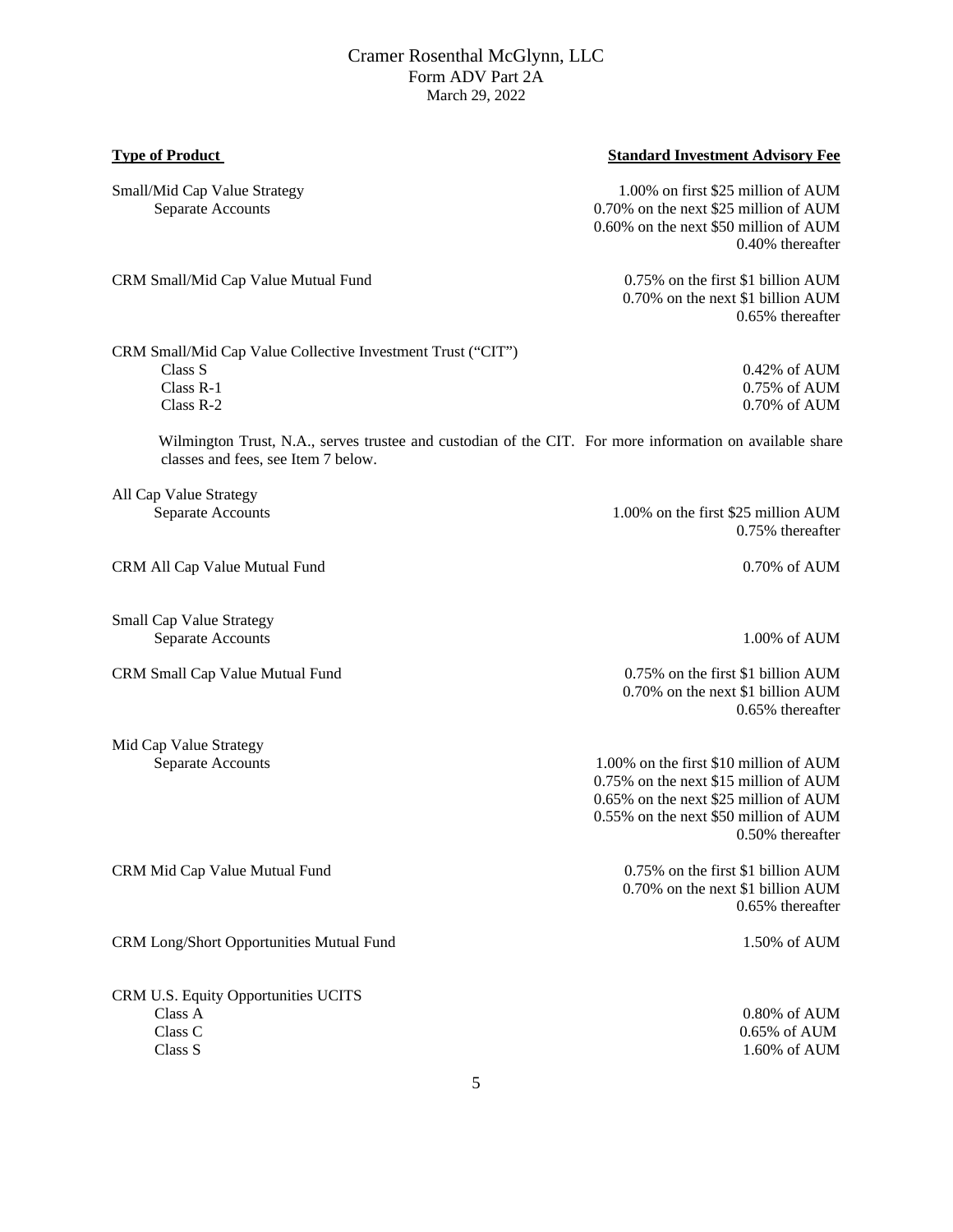| CRM Long/Short Opportunities UCITS                                                                                                                                                                                                            |                                              |  |  |
|-----------------------------------------------------------------------------------------------------------------------------------------------------------------------------------------------------------------------------------------------|----------------------------------------------|--|--|
| Class A                                                                                                                                                                                                                                       | $1.00\%$ of $AUM$                            |  |  |
| Class B                                                                                                                                                                                                                                       | 0.75% of AUM plus 15% performance fee        |  |  |
|                                                                                                                                                                                                                                               | return                                       |  |  |
| Class F                                                                                                                                                                                                                                       | 1.15% of AUM plus 15% performance fee        |  |  |
|                                                                                                                                                                                                                                               | return                                       |  |  |
| Class G                                                                                                                                                                                                                                       | 0% of AUM plus 20% performance fee return    |  |  |
| CRM U.S. Small Cap Opportunities UCITS                                                                                                                                                                                                        |                                              |  |  |
| Class A                                                                                                                                                                                                                                       | 0.40% of AUM plus 20% performance fee        |  |  |
|                                                                                                                                                                                                                                               | return                                       |  |  |
| Class B                                                                                                                                                                                                                                       | 0.90% of AUM                                 |  |  |
|                                                                                                                                                                                                                                               |                                              |  |  |
| Long/Short Opportunities Onshore Fund, LP and                                                                                                                                                                                                 | Management fees ranging from 1% to 1.5%      |  |  |
| Long/Short Opportunities Offshore Fund, LP                                                                                                                                                                                                    | CRM Private Funds are subject to performance |  |  |
| (collectively the "CRM Private Funds")                                                                                                                                                                                                        | based fees described in Item 6 below.        |  |  |
|                                                                                                                                                                                                                                               |                                              |  |  |
|                                                                                                                                                                                                                                               |                                              |  |  |
| CRM Long/Short Opportunities Strategy<br>Separate Accounts                                                                                                                                                                                    | 1.50% of AUM                                 |  |  |
|                                                                                                                                                                                                                                               |                                              |  |  |
| <b>Balanced Products</b>                                                                                                                                                                                                                      |                                              |  |  |
| Separate Accounts                                                                                                                                                                                                                             | $0.75\%$ of AUM                              |  |  |
|                                                                                                                                                                                                                                               |                                              |  |  |
| <b>Fixed Income Products</b>                                                                                                                                                                                                                  |                                              |  |  |
| Separate Accounts                                                                                                                                                                                                                             | $0.40\%$ of AUM                              |  |  |
|                                                                                                                                                                                                                                               |                                              |  |  |
| CRM generally bills clients for its services. However, separate account clients may elect to have their fees deducted<br>outamatically from their account by the quotedian that maintains their eccount. In that case, CDM will submit a hill |                                              |  |  |

automatically from their account by the custodian that maintains their account. In that case, CRM will submit a bill for investment advisory services directly to the client's custodian, with a copy to the client. CRM will conduct these activities in a manner consistent with Rule 206(4)-2 of the Investment Advisers Act of 1940, as amended (the "Advisers Act"). Separate account clients generally pay investment advisory fees to CRM quarterly in arrears. CRM Mutual Funds generally pay investment advisory fees monthly in arrears based on the average daily net assets during the month (please refer to CRM Mutual Fund Trust prospectus and SAI for specific details). CRM Private Funds generally pay investment advisory fees to CRM quarterly in arrears.

Separate account clients typically bear other fees and expenses, including custodian fees, transaction costs, and thirdparty consultant fees, in addition to the investment advisory fees noted above. Separate account clients will also incur brokerage costs associated with transactions conducted for their accounts (please review Item 12 "Brokerage Practices" for further information). CRM Mutual Funds, CRM UCITS and CRM Private Funds also bear other expenses, such as administrative fees, transfer agent fees, legal fees, shareholder servicing or placement fees, custodian fees, independent trustee fees and transaction costs. Potential investors in the CRM Mutual Funds should carefully review the Prospectus of the applicable CRM Mutual Fund for information about each Fund's overall expense ratio and other charges the investor may bear. Eligible investors in the CRM Private Funds should carefully review the Private Placement Memorandum of the applicable CRM Private Fund for information about other charges the CRM Private Fund or its investors may bear. Potential investors in CRM UCITS should carefully review each sub-fund's offering documents, including its prospectus and Key Investor Information Documents.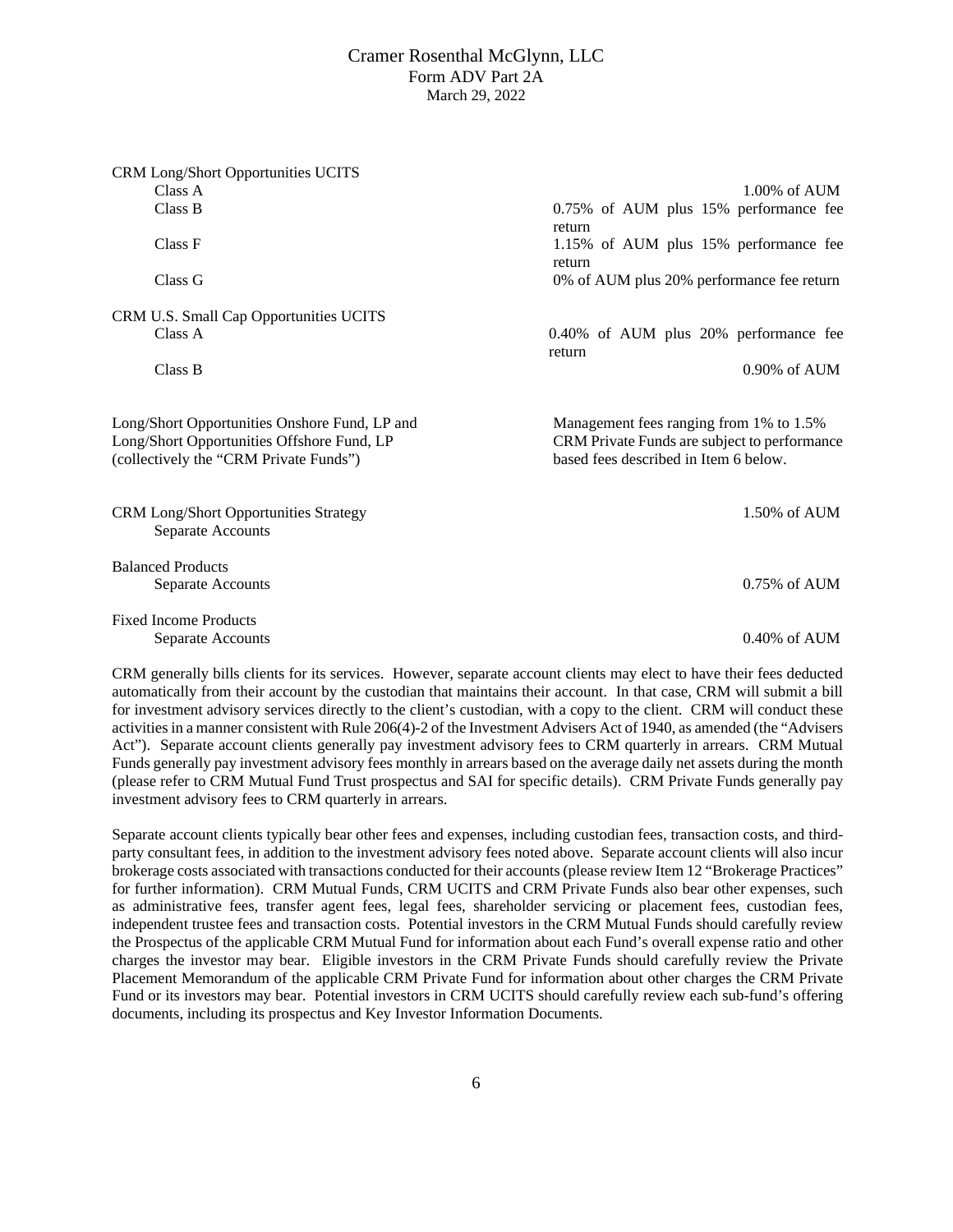From time to time and at the sole discretion of CRM, separate account clients may negotiate payment of investment advisory fees to CRM quarterly in advance. Upon termination of CRM's services, fees are pro-rated if services are provided for less than the full month or quarter, as applicable. If a client pays fees to CRM in advance, the client will be entitled to a refund to the extent the client has paid for services for periods after CRM's services are terminated.

#### <span id="page-6-0"></span>Item 6 Performance-Based Fees and Side-by-Side Management

CRM and its supervised persons provide investment management services to a diverse group of clients and various types of investment products. In addition to fees based on assets under management, certain advisory agreements allow for CRM to receive a performance-based fee. Such arrangements are available only to those clients which are "qualified clients" as defined in Rule 205-3 under the Advisers Act. For qualified separate accounts, this performance-based fee is equal to a percentage of the appreciation on the account over and above a pre-determined index or indices and is charged in addition to an asset-based fee.

CRM serves as investment adviser to the CRM Private Funds and CRM 2019 Alternatives, LLC (the "General Partner") serves as the General Partner to the CRM Private Funds. CRM manages the portfolio of the CRM Private Funds. The General Partner, in accordance with the provisions of the CRM Private Fund offering documents, is entitled to receive an incentive allocation each year, based on the performance of the CRM Private Funds. CRM Private Funds are generally managed in accordance with long-short strategy and are available only to investors who meet certain criteria. Certain CRM UCITS sub-funds also charge a performance fee. Please refer to each sub-fund's offering documents for more information.

Performance-based fee arrangements provide an incentive to favor these higher fee paying accounts over other accounts in the allocation of investment opportunities. In the case of CRM Private Fund accounts, this inherent conflict of interest might be complicated by two additional factors: first, some CRM portfolio managers who have responsibility for managing the CRM Private Funds according to the long-short strategy also manage other client accounts according to long-only strategies; and second, in some cases the portfolio managers and their relatives and friends have substantial investment interests in the CRM Private Funds they manage.

CRM has adopted procedures we believe are reasonably designed to ensure all clients are treated fairly and equally, and to prevent such conflicts of interest from influencing the allocation of investment opportunities among clients, such as automated allocation of investments. CRM's portfolio managers and traders receive annual training regarding these procedures. The performance-based fee accounts and other client accounts are monitored for fair and equitable portfolio management and trading allocation on a regular basis, and are periodically tested for adherence to CRM's procedures.

The investment strategies offered by CRM have similar investment objectives and are managed in a similar manner, and therefore it is possible that CRM could engage in transactions in the same types of securities and instruments for various accounts, and that such transactions could affect the prices and availability of the securities and instruments in which an account invests, and could have an adverse impact on the account's performance. In certain circumstances, CRM may take a position on behalf of one account or strategy that may be contrary to a position taken on behalf of another account or strategy. In certain circumstances, CRM may take a position on behalf of one account or strategy prior to taking the same or similar position for another account or strategy. This may be due to risk tolerance levels, position size, discretion of the portfolio manager, available cash levels or other considerations. For example, CRM may take an earlier position in a private fund strategy prior to taking a position in the same security in a more conservative strategy. This may be due to risk tolerance levels of each respective strategy as determined by the portfolio manager.

We provide each client with the investment products or services to which the client is entitled and do not improperly favor one client over another. This does not mean we make the same investments for all clients or offer the same products or terms to all clients. However, we otherwise treat our clients on an equal footing, except in those cases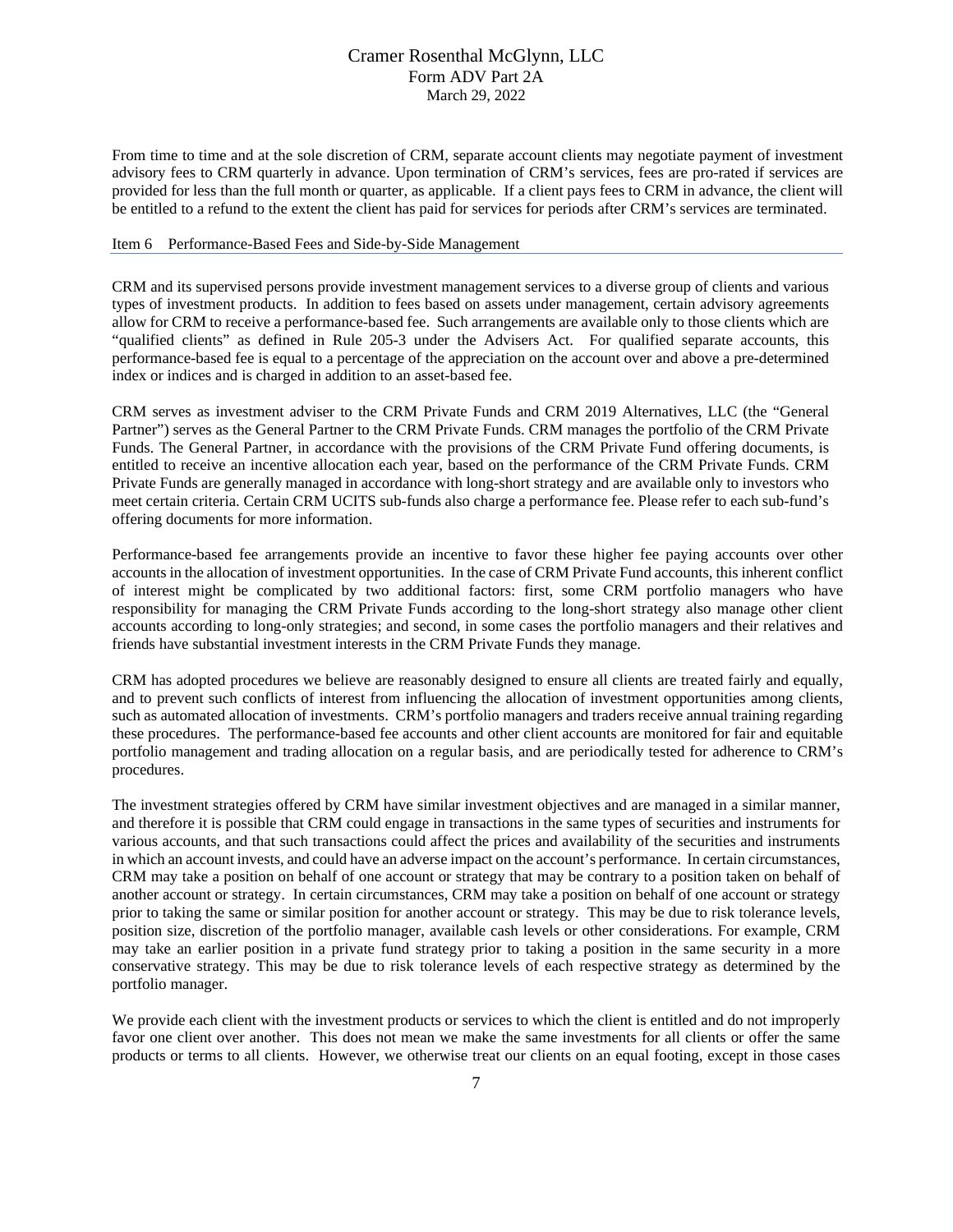where the client agrees or understands that there will be a different approach. CRM does not favor the interests of larger or more lucrative clients over the interests of other clients. CRM has adopted specific trade allocation procedures reasonably designed to ensure all eligible CRM accounts participate in appropriate investment opportunities in an equitable fashion. One way CRM manages this potential conflict is through our trade allocation policy and procedures. Generally, trades are allocated pro rata according to order size (see Item 12 – Brokerage Practices).

#### <span id="page-7-0"></span>Item 7 Types of Clients

CRM manages separate accounts for corporate and public pension plans, endowments, foundations, community and religious organizations, as well as individual and family trusts, estates, and high net worth individuals. CRM serves as adviser of the CRM Small Cap Value Fund, the CRM Small/Mid Cap Value Fund, the CRM Mid Cap Value Fund, the CRM All Cap Value Fund, and the CRM Long/Short Opportunities Fund and as sub-adviser to the CRM Small/Mid Cap Value Collective Investment Trust ("CIT"). CRM also serves as adviser to three Dublin-based UCITS funds: the CRM U.S. Equity Opportunities UCITS, the CRM Long/Short Opportunities UCITS, and the CRM U.S. Small Cap Opportunities UCITS, all of which are sub-funds of Cramer Rosenthal McGlynn UCITS plc. We also serve as investment adviser to unregistered private funds (i.e., the CRM Private Funds). CRM serves as a participating portfolio manager for Unified Managed Accounts ("UMAs") and certain model delivery relationships ("Model Delivery"), respectively, including Oppenheimer Asset Management Inc., Envestnet, Pershing, LLC, and Sawtooth Solutions LLC. More information regarding UMAs and Model Delivery is available through each's sponsor.

An institutional investor looking to invest in CRM's small cap value securities, small/mid cap value securities, mid cap value securities, or an "all cap" value strategy may open a separately managed account with the Adviser with a minimum of \$10 million in assets under management. An individual investor looking to invest in CRM's small cap value securities, small/mid cap value securities, mid cap value securities, large cap value securities, or an "all cap" value strategy may generally open a separately managed account with the Adviser with a minimum of \$5 million in assets under management. Under certain circumstances, we may waive the minimum amounts required to open an account with us.

The CRM Small Cap Value Fund, the CRM Small/Mid Cap Value Fund, the CRM Mid Cap Value Fund, and the CRM All Cap Value Fund each have a minimum investment of \$2,500 for investment in the Investor class of shares (\$1,000 for IRAs or automatic investment plans) and a minimum of \$1,000,000 for investment in the Institutional class of shares. The CRM Long/Short Opportunities Fund has an initial minimum investment of \$10,000. Please review the Prospectus of the applicable Fund for more information.

The CRM Small/Mid Cap Value Collective Investment Trust ("CIT") is available to certain eligible investors which meet the eligibility criteria set forth in the applicable trust documents, including but not limited to the Trust Participation Agreement and Fund Declaration (e.g., Participating Plans). In addition to meeting the eligibility criteria: (i) Class S is available to Participating Plans that have submitted a Participation Agreement in good order on or before April 30, 2021; (ii) Class R-1is available to Participating Plans investing up to \$25 million in the CIT; and (iii) Class R-2 is available to Participating Plans investing over \$25 million in the CIT. Eligible investors should review the Trust Participation Agreement and Fund Declaration of the CIT for more information. Wilmington Trust, N.A., serves trustee and custodian of the CIT and CRM serves as sub adviser.

The CRM Private Funds have established minimum capital commitments that vary depending upon the nature of the Fund. Eligible investors should review the Private Placement Memorandum of the applicable Fund for more information.

The CRM U.S. Equity Opportunities, CRM Long/Short Opportunities, and CRM U.S. Small Cap Opportunities subfunds are a part of the Cramer Rosenthal McGlynn UCITS plc, a Dublin-based UCITS. The CRM U.S. Equity Opportunities sub-fund has three share classes, two of which have a minimum initial investment amount of \$100,000,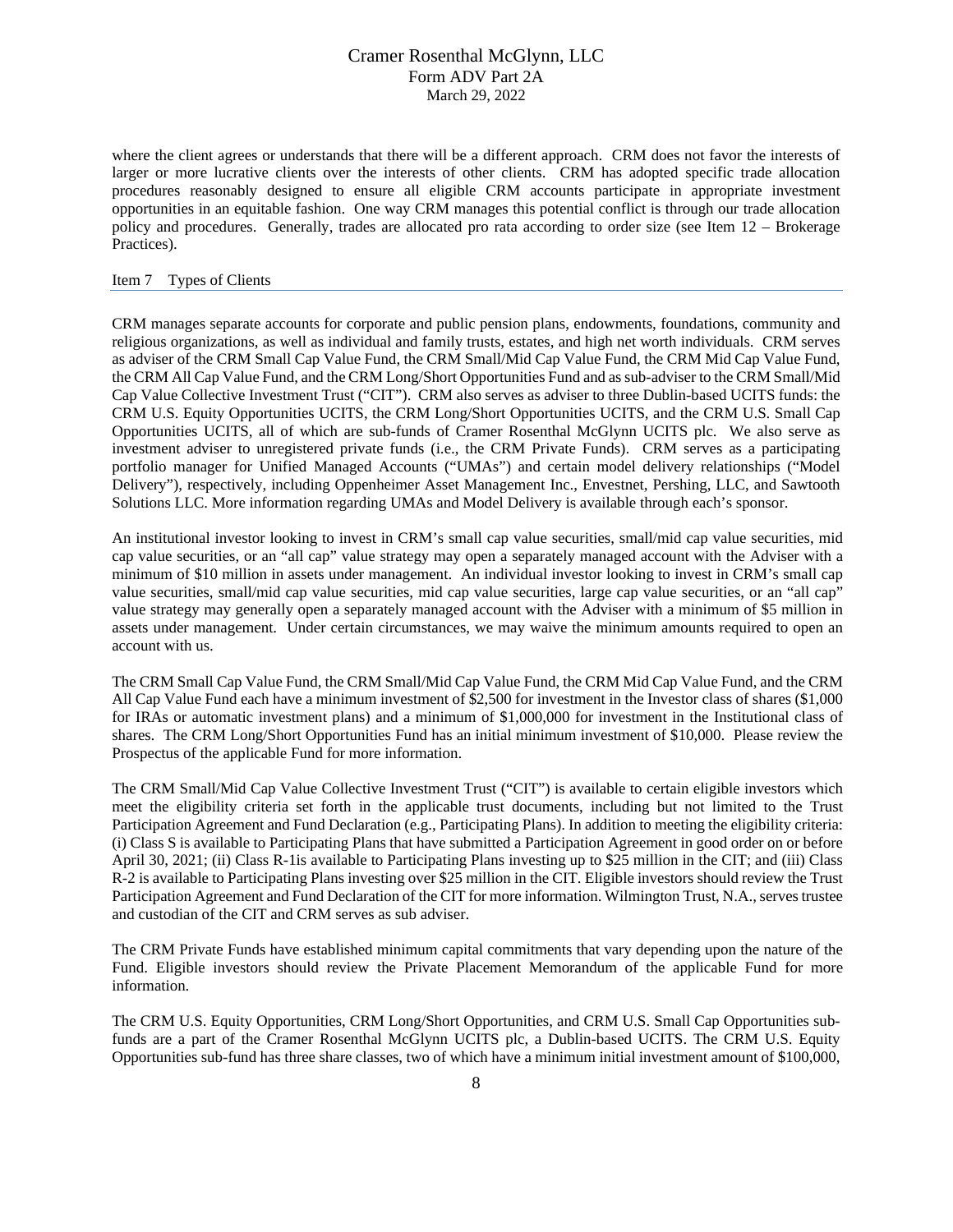and one of which has a minimum initial investment amount of \$100,000,000. The CRM Long/Short Opportunities sub-fund has nine share classes, with several different minimums by share class, which vary from no minimum to \$50,000,000. The CRM U.S. Small Cap Opportunities sub-fund has two share classes; one has an initial investment amount of \$50,000,000, and the other an initial investment amount \$100,000.

The UMAs may each have their own account minimums and other participation requirements, as designated by their respective sponsors. Investors wishing to participate in those programs and accounts should contact the sponsors for further information.

As noted above, CRM provides investment and advisory services to separately managed accounts as well as certain private funds. Such services are provided pursuant to the agreed upon investment guideline terms set forth in the investment management agreement. Unlike investors in the private funds, separately managed account clients may impose reasonable mandates, guidelines, or restrictions relating to investments. For example, separately managed account clients may impose limits on concentration, risk, exposure, and liquidity that may be different from those in the private funds. A separately managed account client directly owns the positions in its separately managed account, therefore, the client will typically have full, real-time transparency to all transactions and holdings in such account compared with an investor in a private fund. The account owner in a separately managed account typically has the right to withdraw all or a portion of their capital from such managed account on shorter notice and/or with more frequency than the terms applicable to an investment in the private funds. CRM intends to continue advising separately managed accounts in the future.

#### <span id="page-8-0"></span>Item 8 Methods of Analysis, Investment Strategies and Risk of Loss

CRM views investment prospects on a long-term basis. Our relative value-oriented investment philosophy is designed to outperform the broad market and pertinent indices over a full market cycle by participating in good market periods and limiting declines in poor periods. CRM believes successful investing is a result of recognizing and responding to changes that may positively impact the future prospects of a business enterprise. Often times, investors misunderstand the potential benefits of these changes, resulting in relative neglect, which reduces the risks of investing at a point in time. We believe this results in investing in companies that are under earning both their potential and consensus expectations. As relative value investors, we seek to invest in companies that are trading at a discount to their own history and peers based upon prospective free cash flow and earnings. In summary, our investment approach is predicated on change, neglect, and valuation.

#### Change

CRM seeks to identify change at an early stage that may be material to the future operations of publicly traded companies. The financial markets present a multitude of change opportunities. On a regular basis, investors are presented with management changes, spin-offs, cost restructurings, capital returns to shareholders, acquisitions, joint ventures, divestitures, regulatory changes, new products, and activist investors.

#### Neglect

In its earliest stages, change tends to be greeted with skepticism. The uncertainty resulting from the change creates a period of relative neglect or lowered expectations as investors wait for more clarity. CRM seeks to evaluate neglect by studying sell-side analyst coverage and recommendations, institutional ownership, key concepts in behavioral finance such as over and under reactions to news flow, and having a differentiated view about the outlook for the business.

#### Valuation

When change meets neglect, the intrinsic value of a company may exceed the current stock price. CRM appraises the business using a number of methodologies, but most are dependent upon our modeling of future free cash flows. CRM looks to normalize the cash flow and earnings streams for one time or unusual items, which themselves often create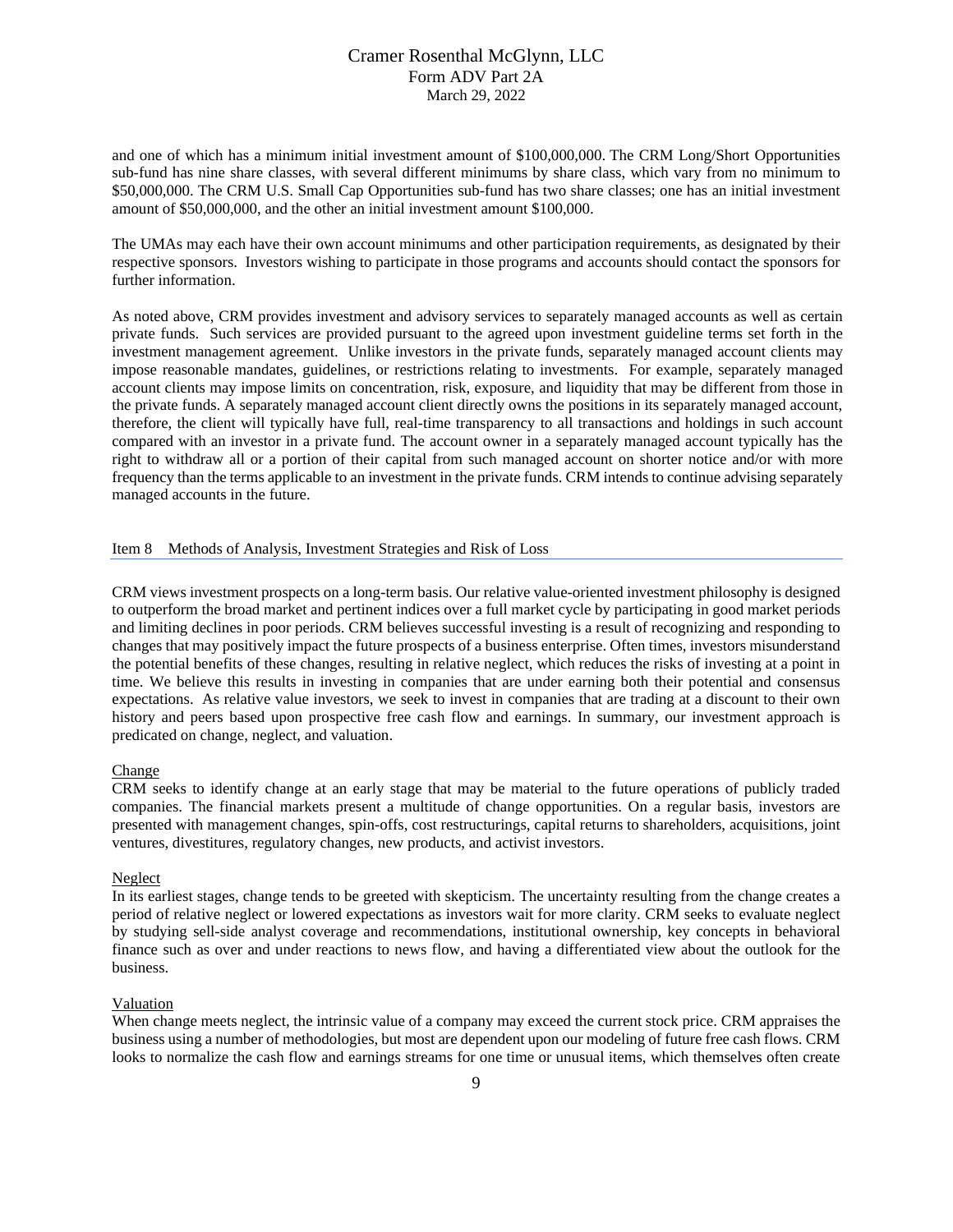neglect. In many cases, reported GAAP earnings understate or distort a company's underlying free cash flow. As relative value investors, we are looking to invest in companies which are trading at a discount to their own history, peers, and when appropriate, our assessment of its value to a strategic or private equity buyer.

#### **Process**

Our investment process is very team-oriented and collaborative. While the portfolios managers have ultimate responsibility for buy/sell decisions and portfolio construction, they rely heavily on input from the entire team of analysts. There are typically multiple analysts/portfolio managers engaged in a review and discussion of new ideas and Investment Cases. Analysts prepare an Investment Case for each holding within the portfolio, which establishes both upside and downside price targets along with the risk characteristics of each stock. As such, a financial model in sufficient detail and relevant due diligence will also be prepared and reviewed as part of the evaluation process. If the risk/reward is deemed attractive by the portfolio managers in the context of their overall portfolio construction, a decision will be made by the portfolio managers to initiate a position in the stock. The portfolio managers modulate position size depending upon the relative attractiveness of the idea, the expected return, and other risk considerations. Both of our buy and sell disciplines revolve around our Investment Case for each individual investment. Within the Investment Case, the lead analyst outlines the identified change, neglect, valuation assumptions, material ESG considerations, sell-side expectations, and risks for a stock. It is this document that both the portfolio managers and the analysts return to repeatedly to challenge the existing investment. Having a written document mitigates against an analyst becoming emotionally attached to his/her names and helps ensure he/she remains objective in his/her continuing evaluation of a stock.

CRM's process is focused not only on building the Investment Case, but also on understanding how the case might deteriorate. The Firm's sell discipline is ultimately dependent upon the written Investment Case for the stock. A position generally will be sold when one or more of the following occurs: an established price target is approaching or is attained, implying the stock has reached our estimation of fair valuation; a factor in our initial investment thesis has deteriorated causing us to reassess the potential for the company; or we identify a more promising investment opportunity. After a decision to sell is made, the investment typically is replaced by either a new idea or existing holdings which offer a greater risk/reward profile.

Our investment process, which has been in place since 1973, allows enough flexibility to be successful in many different market environments. As an example, our Investment Team has experienced the "Dotcom Bubble," the Great Recession, the subsequent U.S. debt downgrade, and the recent COVID-19 global pandemic. Our experience leads us to believe remaining true to our process, over the long-term, is the key to successful investing.

#### **Environmental Social and Governance (ESG) Policy**

CRM believes environmental, social, and governance ("ESG") factors materially impact a company's valuation, financial performance, and risk/return. The foundation of our approach to responsible and sustainable investing is built on our core tenets of serving our clients' investment goals and strictly adhering to our fiduciary duty as an asset manager. As fiduciaries, our loyalty is to our clients. To that end, our responsibility is to maximize long-term risk adjusted returns, consistent with governing guidelines. CRM believes proper governance practices and responsible corporate behavior often contribute to a company's long-term performance and reduce investment risk. We believe the incorporation of ESG considerations in the investment process enhances the effective allocation of investor capital. ESG considerations also naturally lend themselves to our longstanding investment style. We thoroughly integrate ESG evaluations of companies into our investment analysis and decision making process and engage with companies on material ESG issues.

Our investment analysts and portfolio managers meet with or otherwise engage with senior management of the companies in which we invest on behalf of our clients. When engaging with management teams our focus is on making financial judgments based on the risks and rewards of investing in their respective companies. As part of this analysis,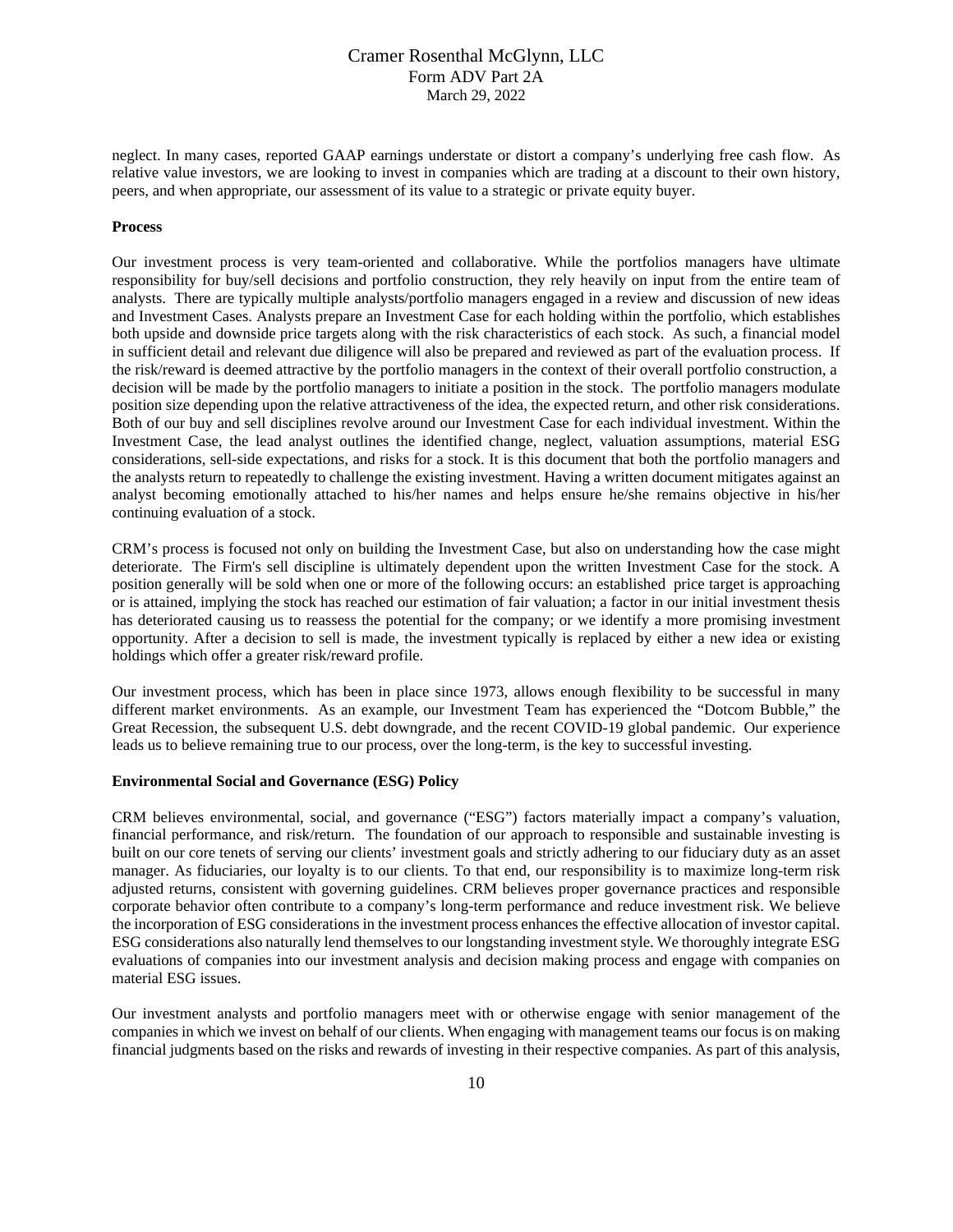we analyze, monitor, and integrate ESG criteria that may have a material impact on a company. If we believe a company exhibits ESG factors that create potential financial or other material risks, investment analysts monitor these issues and evaluate company risk exposure, disclosures, and standards of conduct. Our investment analysts also will discuss concerns directly with company management, as appropriate.

We monitor sectors with higher ESG related risks. For example, we monitor environmental risks in the energy, industrials, materials, and utilities sectors and social risks in consumer discretionary, consumer staples, energy, materials, and industrial sectors. CRM will seek to avoid investment in firms that it determines to be sufficiently involved with the production of firearms, cluster munitions, landmines, pornography, or tobacco products, or the operation of private prisons, to warrant exclusion.

We supplement our internal investment research process with external ESG research tools that provide us with detailed research and ratings on companies globally. CRM has engaged MSCI ESG Research LLC, Bloomberg, and Institutional Shareholder Services, Inc. (ISS) to provide ESG data. We utilize MSCI's ESG data for ratings, research, and controversy alerts. Bloomberg is utilized for aggregated ESG data as well as publicly available information. For proxy analysis and voting, we utilize ISS governance database information. CRM licenses and applies the SASB Materiality Map® General Issue Categories in our work are utilized as a general framework for ESG industry-specific analysis.

We systematically and consistently incorporate ESG factors into our research process and portfolio construction as we believe ESG integration complements our fundamental, bottom-up investment style and provides a more complete picture of a company. Our investment analysts evaluate, integrate, and document ESG factors into their analysis of companies. This includes engaging directly with company management and reviewing data from external ESG data providers for both potential and existing investments. As we support each investment with a written Investment Case, we include an assessment regarding ESG factors related to the company within each Investment Case. We believe the inclusion of ESG data has and will continue to enhance the quality of our research.

Our investment analysts consider ESG factors based on the materiality relative to its specific sector. Core ESG risks and opportunities may be related, and are not limited to:

- Environment: climate change, energy management, water management, waste management, hazardous materials management
- Social: data security and customer privacy, compensation and benefits, labor relations, product quality and safety
- Governance: board composition, compensation and alignment, supply chain management

CRM is a public supporter of the Task Force on Climate Related Financial Disclosures ("TCFD"). CRM is also a signatory of the Principles for Responsible Investment ("PRI"). We believe CRM's Responsible Investing policy adheres to the six principles required of each signatory, and we will continue to monitor guidance and best practice in this area. These principles currently include the following.

PRINCIPLE ONE: We will incorporate ESG issues into investment analysis and decision-making processes.

PRINCIPLE TWO: We will be active owners and incorporate ESG issues into our ownership policies and practices.

PRINCIPLE THREE: We will seek appropriate disclosure on ESG issues by the entities in which we invest.

PRINCIPLE FOUR: We will promote acceptance and implementation of the Principles within the investment industry.

PRINCIPLE FIVE: We will work together to enhance our effectiveness in implementing the Principles.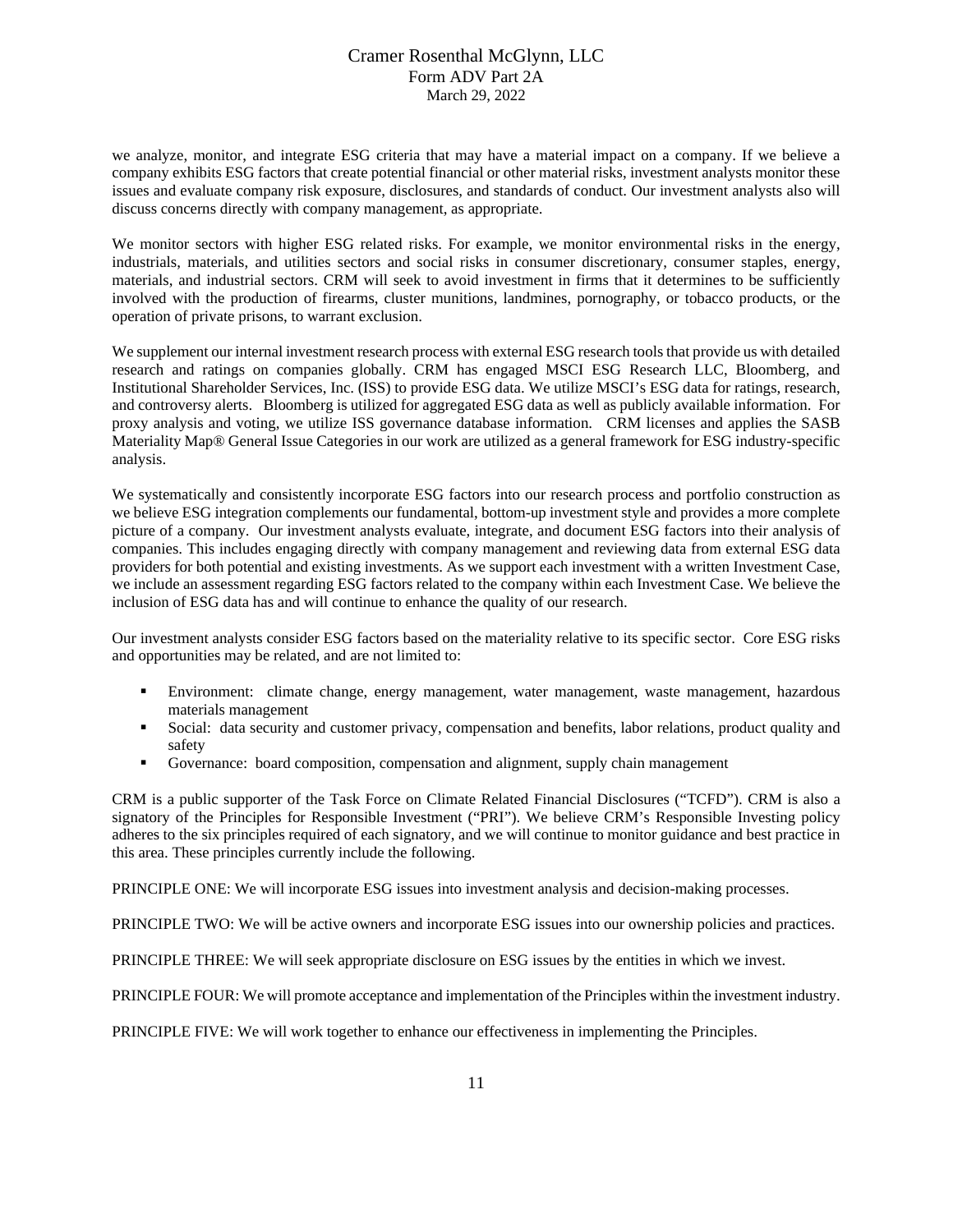PRINCIPLE SIX: We will each report on our activities and progress towards implementing the Principles.

Reporting is required for all investment manager signatories annually. Reporting will address adherence to PRI principles and proxy voting processes. Reporting will generate Transparency Reports, which are publicly available on both CRM's and PRI's website, and assessment reports and scores, which are not published publicly.

#### **Risk Control**

We have multiple levels of risk control: the Investment Case, portfolio construction, and risk management review. The first level of control is the Investment Case, which is formally established for all long holdings in each strategy. Within each case, upside and downside price targets are established, as well as clearly defined investment milestones. Price targets are monitored and measured on a stock-by-stock basis. Primary and secondary analysts are typically assigned to each Investment Case. The cases are reviewed on an ongoing basis throughout the holding period. These internal reviews are our initial level of risk control, by monitoring our portfolios on a stock-by-stock basis.

The next level of risk control, portfolio construction, is conducted by the portfolio manager. On a daily basis, the portfolio manager monitors the entire strategy's characteristics, exposures, and attribution. In addition, the portfolio manager reviews the portfolio's pending buys and sells, cash levels, and any relevant market/economic information. We use FactSet Research Systems and Bloomberg for attribution analysis of our portfolios. Performance is formally monitored on a monthly basis and is reviewed by our Chief Investment Officer, Brian Harvey, CFA and the relevant portfolio managers for each strategy. Further, on a daily basis, the research analysts/portfolio managers review portfolio holdings. On at least a weekly basis, the research analysts and portfolio managers meet and discuss portfolio holdings, macro, and other risk factors.

We have several other risk management tools, including our own internal macro/thematic risk buckets, FactSet and Bloomberg attribution reports, and price target sheets. We feel these tools provide a better sense of risk/characteristics in addition to the traditional GICS sectors and allow us to be more thoughtful about responding to changing market conditions.

### **CRM STRATEGIES**

### **Small Cap Value Strategy**

Under normal circumstances, CRM's small cap value strategy will invest in equity and equity-related securities of U.S. and non-U.S. small cap companies that are publicly traded on a U.S. securities market.

#### **Small/Mid Cap Value Strategy**

Under normal circumstances, CRM's small/mid cap value strategy will invest in equity and equity-related securities of U.S. and non-U.S. small/mid cap companies that are publicly traded on a U.S. securities market.

### **Mid Cap Value Strategy**

Under normal circumstances, CRM's mid cap value strategy will invest in equity and equity-related securities of U.S. and non-U.S. mid cap companies that are publicly traded on a U.S. securities market.

#### **All Cap Value Strategy**

Under normal circumstances, CRM's all cap value strategy will invest in equity and equity-related securities of U.S. and non-U.S. companies throughout the capitalization range that are publicly traded on a U.S. securities market.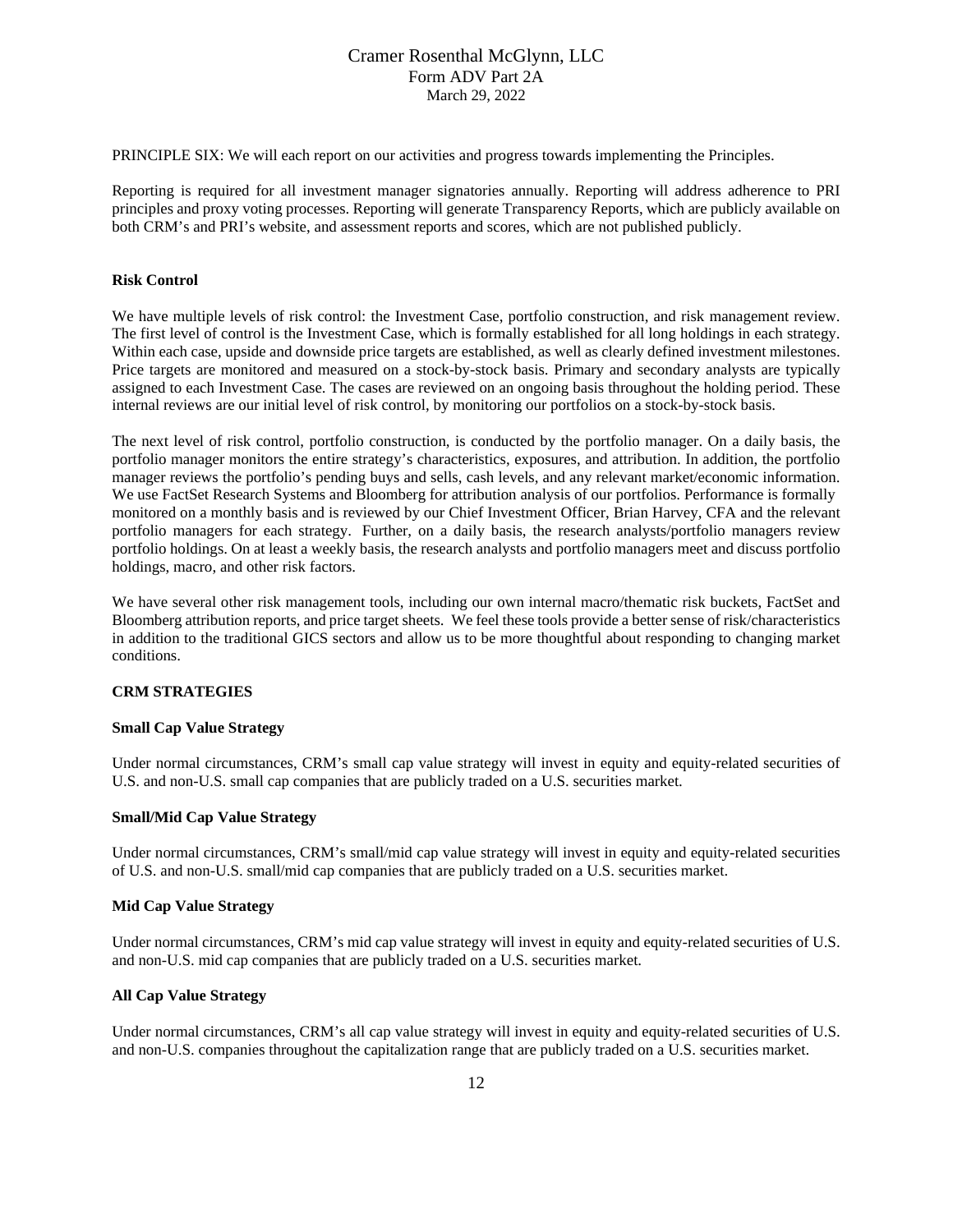#### **Long/Short Opportunities Strategy**

Under normal circumstances, CRM's long/short opportunities strategy will invest in long and short positions in equity and equity-related securities of U.S. and non-U.S. companies throughout the capitalization range that are publicly traded on the U.S. securities market and foreign securities markets.

#### **CRM COLLECTIVE INVESTMENT TRUST ("CIT")**

#### CRM Small/Mid Cap Value CIT

Under normal circumstances, the CRM Small/Mid Cap Value CIT will invest in equity and equity-related securities of U.S. and non-U.S. small/mid cap companies that are publicly traded on a U.S. securities market. Investment in the CRM Small/Mid Cap Value CIT are available only to certain eligible investors meeting certain criteria as detailed in the applicable Trust Participation Agreement and Fund Declaration.

#### **CRM UCITS**

#### CRM U.S. Equity Opportunities UCITS

Under normal circumstances, CRM's U.S. Equity Opportunities UCITS strategy looks to achieve long-term capital appreciation primarily through investments in U.S. equity and equity-related securities throughout the market capitalization range.

#### CRM Long/Short Opportunities UCITS

Under normal circumstances, CRM's Long/Short Opportunities UCITS strategy seeks to generate sustained, longterm capital appreciation by selecting both long and/or short positions primarily in equity securities issued by companies across all market capitalizations across all industry sectors in both U.S. and non-U.S. markets.

#### CRM U.S. Small Cap Opportunities UCITS

Under normal circumstances, CRM's U.S. Small Cap Opportunities UCITS strategy aims to obtain long-term capital appreciation through investments in equity and equity-related securities of U.S. and non-U.S. companies with market capitalizations at the time of initial purchase within the range of those in the Russell 2000 Value Index.

#### **CRM Private Funds**

CRM serves as investment adviser and its affiliate CRM 2019 Alternatives LLC, serves as general partner of the following CRM Private Funds: Long/Short Opportunities Onshore LP and Long/Short Opportunities Offshore LP (collectively, the "CRM Private Funds"). The CRM Private Funds strategy is a fundamental value long/short equity strategy that focuses on stocks across all regions and capitalizations. Under normal circumstances, the CRM Private Funds will look to outperform the equity markets with less volatility by maintaining a low net exposure to allow stock selection to drive performance. The strategy utilizes leverage when selling equity securities short and investing in derivatives and seeks to be diversified across sectors and market capitalizations.

#### CRM Long/Short Opportunities Strategy

CRM also offers to certain eligible investors a liquid alternatives strategy that offers daily liquidity and seeks to generate returns on both the long and short sides of the securities market (the "Long/Short Opportunities Strategy"). The Long/Short Opportunities Strategy invests in equity and equity related securities of U.S. and non-U.S. companies throughout the capitalization range that are publicly traded on the U.S. securities market and foreign securities markets.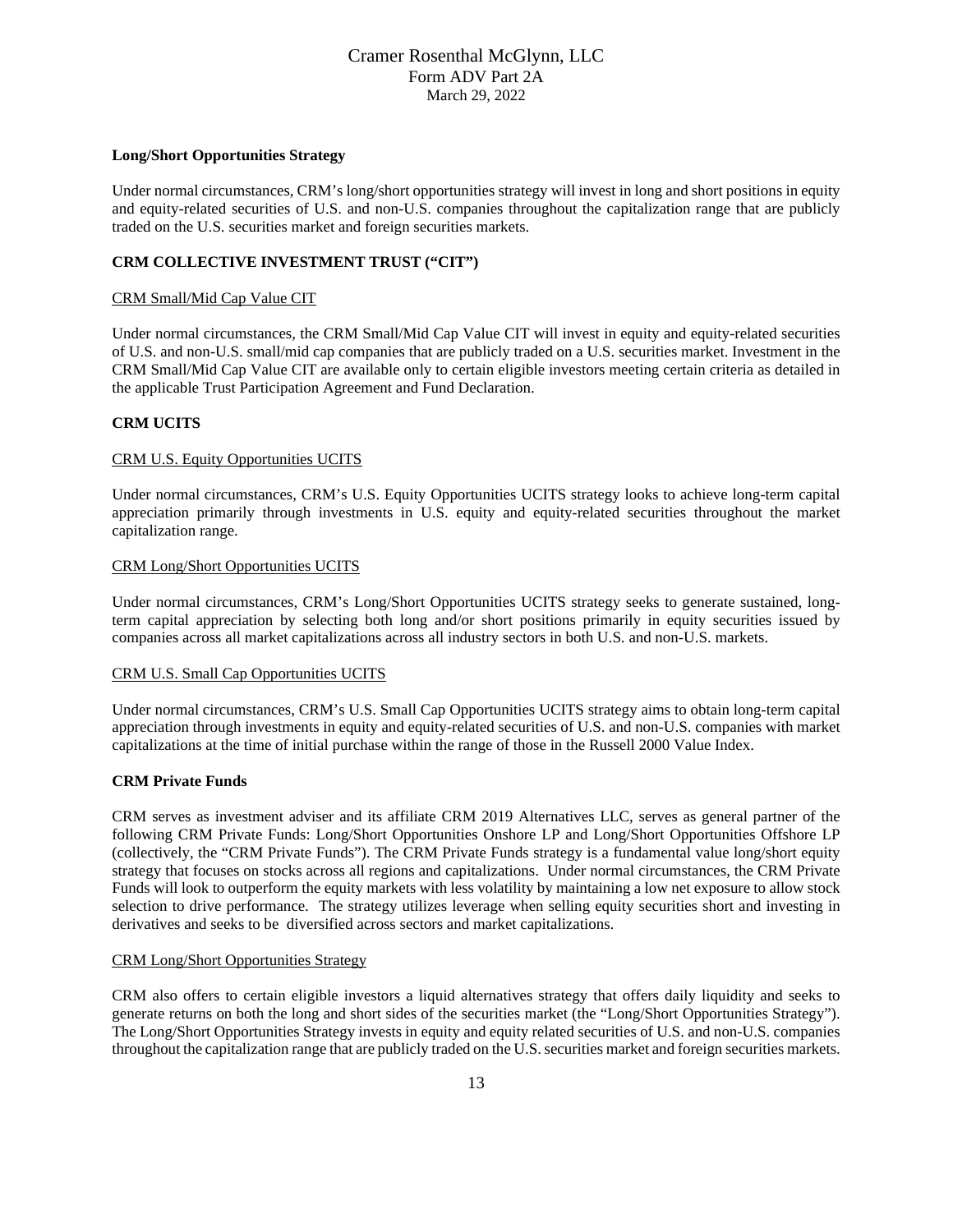These methods, strategies, and investments involve risk of loss to clients and clients must be prepared to bear the loss of their entire investment. There is no guarantee the stock market or the stocks that are bought will increase in value. The following is a summary of certain risks of investing in securities.

#### **PRINCIPAL INVESTMENT RISKS**

#### **Market Risk**

Stock markets are volatile and can decline significantly in response to adverse issuer, industry, regulatory, market or economic developments. Different parts of the U.S. market and different markets around the world can react differently to these developments. When market prices fall, the value of your investment will go down. The U.S. government and the Federal Reserve, as well as certain foreign governments and their central banks, have taken steps to support financial markets, including by lowering interest rates to historically low levels. This and other government intervention may not work as intended, particularly if the efforts are perceived by investors as being unlikely to achieve the desired results. The Federal Reserve recently increased its market support activities and has begun lowering interest rates and expanding its balance sheet. Further Federal Reserve or other U.S. or non-U.S. governmental or central bank actions, including interest rate increases or contrary actions by different governments, could negatively affect financial markets generally, increase market volatility and reduce the value and liquidity of securities in which the Fund invests. Policy and legislative changes in the U.S. and in other countries are affecting many aspects of financial regulation, and may in some instances contribute to decreased liquidity and increased volatility in the financial markets. The impact of these changes on the markets, and the practical implications for market participants, may not be fully known for some time.

#### **Company Risk**

The value of an individual security or particular type of security can be more volatile than the market as a whole and can perform differently from the market as a whole. This may result from a wide variety of factors that affect particular companies or industries, including changes in market demand for particular goods and services, increases in costs of supply, changes in management, increased competition, changes in regulatory environment and domestic or international political influence.

#### **Value Investing Risk**

Value stocks can perform differently from the market as a whole and other types of stocks and can continue to be undervalued by the market for long periods of time. CRM may be incorrect when it decides that a stock is undervalued by the market.

#### **Portfolio Selection Risk**

The value of your investment may decrease if CRM's judgment about the attractiveness, value of, or market trends affecting a particular security, industry or sector, country or region, or about market movements, is incorrect.

#### **Risks of Foreign Investments**

Investing in foreign securities involves special risks that can increase the potential for losses. These risks may include nationalization or expropriation of assets, illiquid foreign securities markets, confiscatory taxation, foreign withholding taxes, imposition of currency controls or restrictions, natural disasters, terrorism and political, economic or social instability. Because many foreign markets are smaller, less liquid and more volatile, CRM may not be able to sell securities at times, in amounts and at prices it considers reasonable. In some foreign countries, less information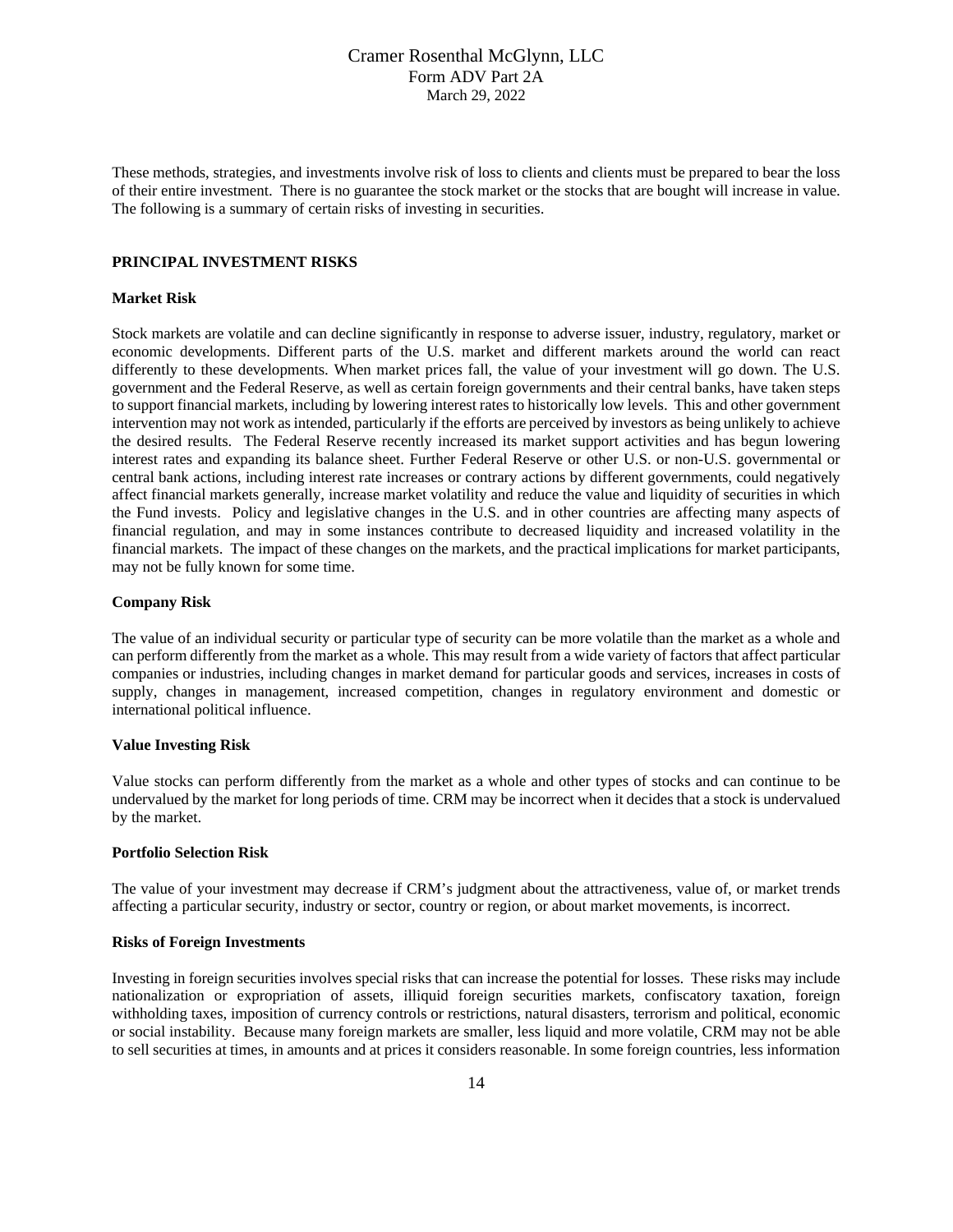is available about issuers and markets. Foreign markets may offer less protection to investors. Foreign stocks can fluctuate more widely in price than comparable U.S. stocks, and they may also be less liquid. Currency fluctuations could erase investment gains or add to investment losses. In addition, risk is typically greater for foreign investments in emerging markets.

#### **Risks of Investments in Multinational Companies**

CRM may invest in multinational companies. Investments in multinational companies, including those that are based in the U.S., involve certain risks that may be difficult to predict and can increase the potential for losses. Such risks include, without limitation, those associated with the political, regulatory and economic conditions of each country in which the multinational company conducts business. In addition, fluctuations in currency and risks related to less developed custody and settlement practices may be greater for investments in multinational companies.

#### **Focus (Concentration) Risk**

To the extent CRM invests in a smaller number of issuers or emphasizes investments in particular industries or market sectors, client accounts will be subject to a greater degree to any market price movements, regulatory or technological change, economic conditions or other developments affecting those issuers or companies in those industries or market sectors. This may lead to greater loss than a portfolio with a larger number or more diverse set of issues.

#### **Portfolio Turnover Risk**

If CRM does a lot of trading, it will incur additional operating expenses, which would reduce performance, and could cause shareowners to incur a higher level of costs, as well as taxable income or capital gains.

#### **Expense Risk**

Your actual costs of investing may be higher than the expenses shown in "Annual Fund Operating Expenses" for a variety of reasons. For example, expense ratios may be higher than those shown if overall net assets decrease. Net assets are more likely to decrease and Fund expense ratios are more likely to increase when markets are volatile.

#### **Redemption Risk**

Particularly during periods of declining or illiquid markets, a fund may experience periods of heavy redemptions that could cause the fund to liquidate its assets at inopportune times or at a loss or depressed value, and could cause the remaining shareholders in the fund to lose money. This redemption risk is greater to the extent that a fund has investors with large shareholdings, short investment horizons or unpredictable cash flow needs.

#### **Risk of Potential Public Health Crisis**

A public health crisis, pandemic, epidemic or outbreak of a contagious disease, such as the recent outbreak of Coronavirus (or Covid-19) in China, the United States and other countries, could have an adverse impact on global, national and local economies, which in turn could negatively impact CRM and its investment products. Disruptions to commercial activity relating to the imposition of quarantines or travel restrictions (or more generally, a failure of containment efforts) may adversely impact CRM's investments, including by delaying or causing supply chain disruptions or by causing staffing shortages. In addition, the imposition of travel restrictions may impact the ability of CRM's personnel to travel in connection with potential or existing investments or to CRM's offices. This could negatively impact the ability of CRM to effectively identify, monitor, operate and dispose of investments. Finally, the outbreak of Coronavirus has contributed to, and may continue to contribute to, volatility in financial markets, including changes in interest rates. A continued outbreak may reduce the availability of liquidity to CRM's investments, which could have material and adverse impact on the returns of CRM's investment products. The impact of a public health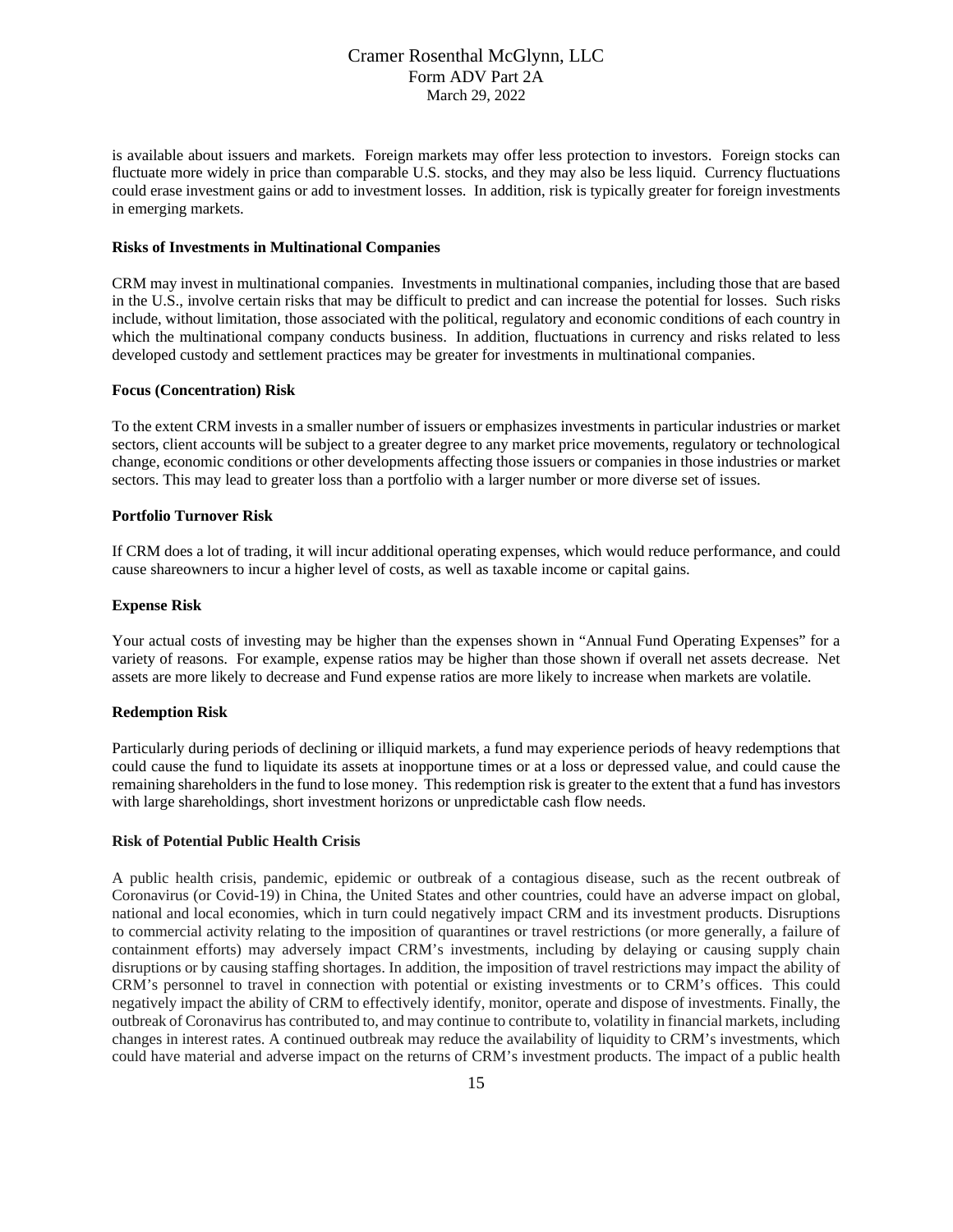crisis such as the Coronavirus (or any future pandemic, epidemic or outbreak of a contagious disease) is difficult to predict, which presents material uncertainty and risk with respect to CRM's performance.

#### **Uncertain Economic, Social and Political Environment Risk**

Client accounts, investment products and the issuers in which they invest may be adversely affected by economic, social and political developments in the United States and elsewhere in the world. The global economic and political climate can be uncertain. Acts of aggression, war, terrorism, the threat of additional terrorist strikes, growing social and political discord in the United States and elsewhere, economic sanctions, tariffs and other trade disputes, international political developments, changes in government policies and taxation, restrictions on foreign investment and currency repatriation, currency fluctuations and the fear of a prolonged global conflict have exacerbated volatility in the financial markets. These factors can cause consumer, corporate and financial confidence to weaken. This in turn may have an adverse effect on the economy generally and on the ability of our investments to execute their respective objectives. A climate of uncertainty may reduce the availability of potential investment opportunities and increases the difficulty of forecasting market conditions. Our investments may be adversely affected by abrogation of international agreements and national law. In addition, a failure of the designated national and international authorities to enforce compliance with applicable laws and agreements, or violation of international agreements, norms or treaties, may also adversely impact our investments and our investment process.

#### **Climate Risk**

CRM invests in portfolio companies across various economic sectors and industries. This includes certain companies which may be adversely impacted by climate events such as increased operating expenses, reduced performance, and loss of revenue. The impact of climate risks on portfolio companies may also include risks pertaining to disruptions in company supply chains and other business continuity disruptions which climate events can cause. As noted above, CRM has adopted and implemented an ESG Policy which memorializes the Firm's practice of consideration of ESG factors as part of its investment process and consideration of how such ESG factors materially impact a company's valuation, financial performance, and risk/return. CRM considers, among other ESG factors, the environmental impact of current or potential portfolio companies and other risks associated with climate events.

#### **STRATEGY SPECIFIC RISKS**

#### **Risks of Small Cap Companies**

Compared to strategies that focus exclusively on large capitalization companies, CRM's small cap strategy may be more volatile because it invests in small capitalization companies. Small capitalization companies are more likely to have more limited product lines, fewer capital resources and less depth of management than larger companies. Securities of smaller companies often have limited liquidity and may be difficult to value or to sell at an advantageous time or without a substantial drop in price.

#### **Risks of Small and Mid Cap Companies**

Compared to strategies that focus exclusively on large capitalization companies, CRM's small/mid cap strategy may be more volatile because it invests in small and/or mid-capitalization companies. Small and mid-capitalization companies are more likely to have more limited product lines, fewer capital resources and less depth of management than larger companies. Securities of smaller companies often have limited liquidity and may be difficult to value or to sell at an advantageous time or without a substantial drop in price.

#### **Risks of Mid Cap Companies**

Compared to strategies that focus exclusively on large capitalization companies, CRM's mid cap strategy may be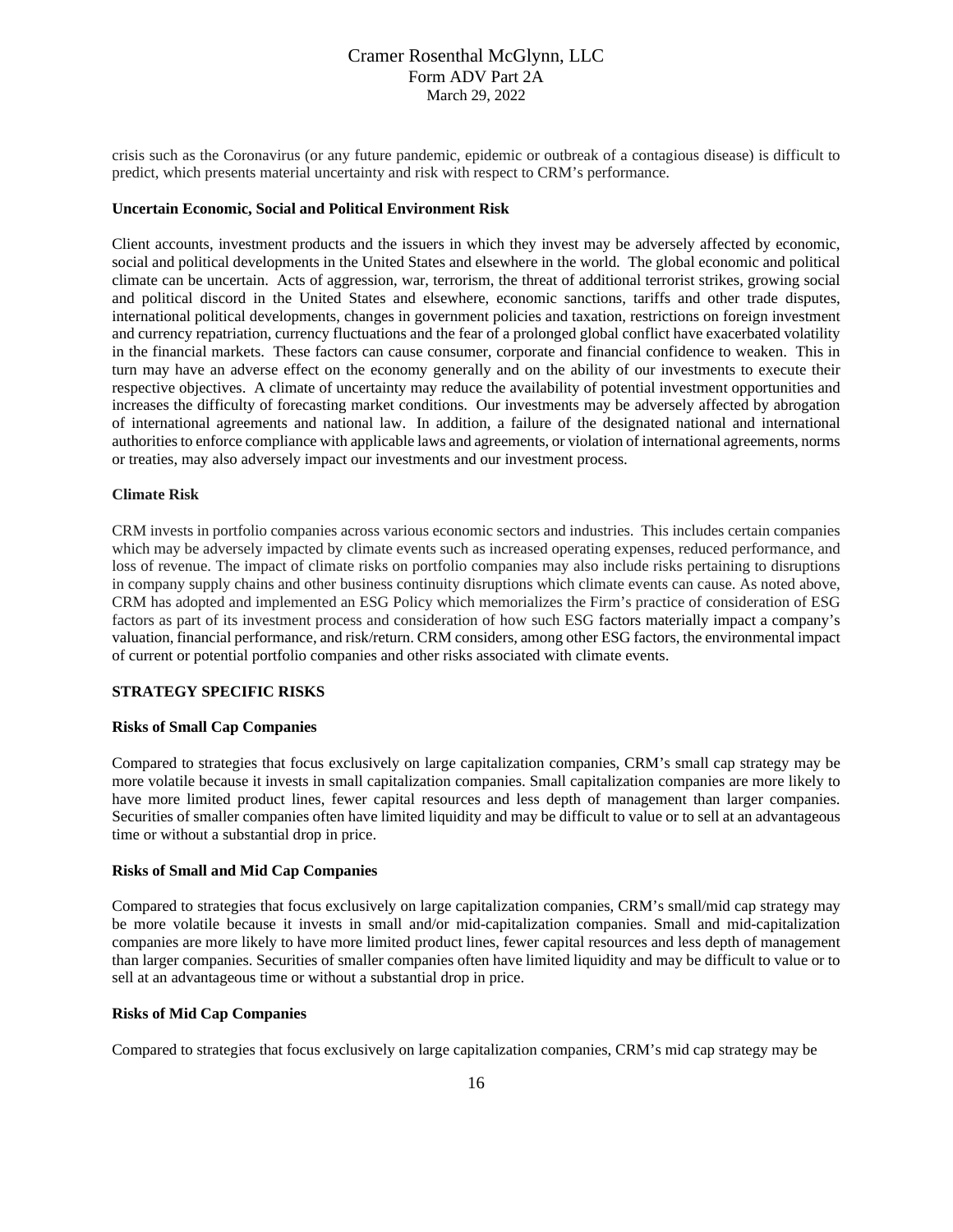more volatile because it invests in mid-capitalization companies. Mid-capitalization companies are more likely to have more limited product lines, fewer capital resources and less depth of management than larger companies.

#### **Risks of Large Cap Companies**

Large capitalization companies may fall out of favor with investors based on market and economic conditions. In addition, larger companies may not be able to attain the high growth rates of successful smaller companies and may be less capable of responding quickly to competitive challenges and industry changes. As a result, CRM's all cap strategy may not rise as much, or may fall more than, the value of funds that focus on companies with smaller market capitalizations. Certain large capitalization companies may be included in CRM's all cap and long/short strategies, respectively.

#### **Risks of Concentrated Portfolios**

From time to time, our clients may wish to set investment guidelines with fewer total number of positions within the portfolio. Such concentrated strategies may present potentially higher risk profiles as compared to other types of investment strategies. Each underlying security in a concentrated portfolio will have a greater impact on the overall portfolio performance and may lead to greater risk of investment loss. Investors should carefully consider the risks associated with a concentrated portfolio prior to investing.

### **Currency Risk**

CRM's long/short strategy may invest in securities denominated in foreign currencies, and could experience gains or losses solely on changes in the exchange rate between foreign currencies and the U.S. dollar. Currency exchange rates can be volatile, and are affected by factors such as general economic conditions, the actions of the U.S. and foreign governments on central banks, and the imposition of currency controls or restrictions and speculation.

#### **Emerging Markets Risk**

The risks of investing in foreign securities are generally greater in emerging markets, or to the extent CRM invests significantly in one region or country. The extent of economic development, political stability, market depth, infrastructure, capitalization and regulatory oversight can be less than in more developed markets. The economies of emerging market countries may be dependent on relatively few industries that are more susceptible to local and global changes. Emerging market countries may experience rising interest rates, or, more significantly, rapid inflation or hyperinflation.

#### **Risks of Pooled Investments**

Hedge funds are speculative investments and are designed only for sophisticated investors who are able to bear the economic risk of the loss of their investment in the hedge fund. Risks associated with investing in CRM's hedge funds include market risks, short sales that involve the sale of securities the funds do not own as well as option and leverage transaction risks. Investors in CRM's hedge funds should carefully review the appropriate private placement memorandum for a detailed description of the associated risks.

For more information relating to investment strategies and risks associated with registered and unregistered funds please refer to the relevant prospectus or Statement of Additional Information for the CRM Mutual Fund Trust and/or the prospectus or supplement for the Cramer Rosenthal McGlynn UCITS plc. Qualified investors should refer to the Private Placement Memorandum of the relevant Hedge Fund.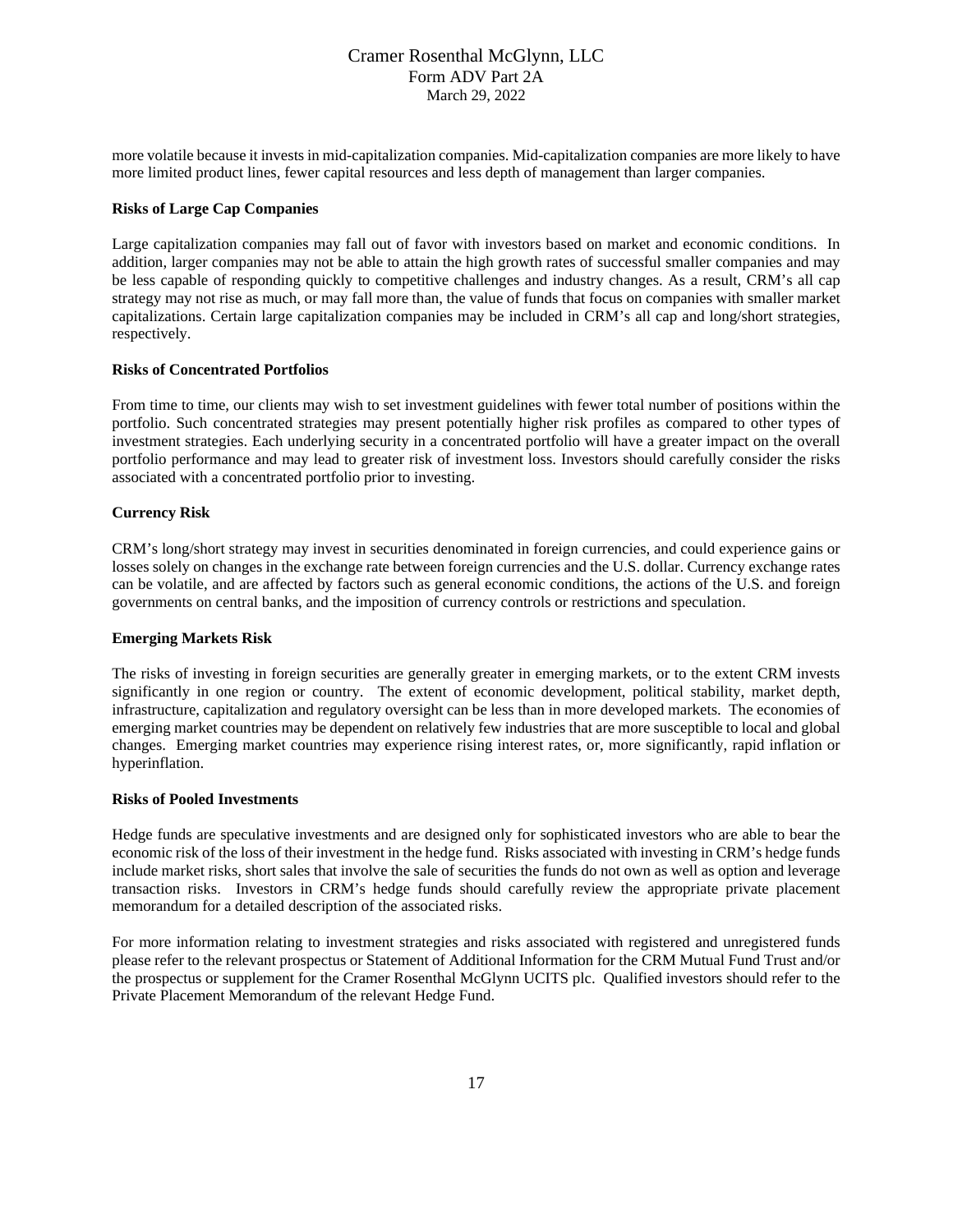#### **Short Sales Risk**

Short sales involve significant risks. If a security sold short increases in price, CRM may have to cover its short position at a higher price than the short sale price, resulting in a loss. CRM may not be able to borrow securities that it needs to take a short position or purchase securities needed to close out a short position at an acceptable price. Also, the lender of a security that CRM has sold short may terminate the loan at a time when CRM is unable to borrow the same security from another lender. In that case, CRM would need to purchase a replacement security at the then current market price or pay the lender the cost of purchasing the security. Because CRM's loss on a short sale arises from increases in the value of the security sold short, such loss is theoretically unlimited as there is no limit on any such increases in value. By contrast, CRM's loss on a long position arises from decreases in the value of the security and is limited by the fact that a security's value cannot drop below zero. Short positions involve significant transaction costs.

#### **Derivatives Risk**

Using swaps, options and other derivatives can increase fund losses and reduce opportunities for gains when market prices, interest rates or the derivative instruments themselves behave in a way not anticipated by a fund. Using derivatives may increase the volatility of a fund's net asset value and may not provide the result intended. Derivatives may have a leveraging effect on a fund. Some derivatives have the potential for unlimited loss, regardless of the size of a fund's initial investment. Changes in a derivative's value may not correlate well with the referenced asset or metric. A fund also may have to sell assets at inopportune times to satisfy its obligations. Derivatives may be difficult to sell, unwind or value, and the counterparty may default on its obligations to a fund. Regulation of derivatives may make them more costly, may limit their availability, may disrupt markets or may otherwise adversely affect their value or performance.

#### **Borrowing or Leverage Risk**

Leverage occurs when CRM increases its assets available for investment using borrowings, derivatives or other investments, such as ETFs, that have embedded leverage. Since short sales involve borrowing securities and then selling them, CRM's short sales will effectively leverage CRM's assets. Borrowing and other transactions used for leverage may cause the value of CRM's shares to be more volatile than if CRM did not borrow or engage in such transactions and creates a risk of loss of value on a larger pool of assets than CRM would otherwise have, potentially resulting in the loss of all assets. Engaging in such transactions may cause CRM to liquidate positions when it may not be advantageous to do so to satisfy its obligations or meet segregation requirements. There are also costs associated with engaging in leverage, and these costs would offset and could eliminate CRM's net investment income in any given period. CRM cannot guarantee that its leveraging strategy will be successful.

#### <span id="page-17-0"></span>Item 9 Disciplinary Information

There have not been any legal or disciplinary events relating to CRM that are material to a client's or prospective client's evaluation of CRM's advisory business or the integrity of CRM's management.

#### <span id="page-17-1"></span>Item 10 Other Financial Industry Activities and Affiliations

Certain CRM personnel are registered representatives of ALPS Distributors, Inc., the distributor of the CRM Mutual Funds.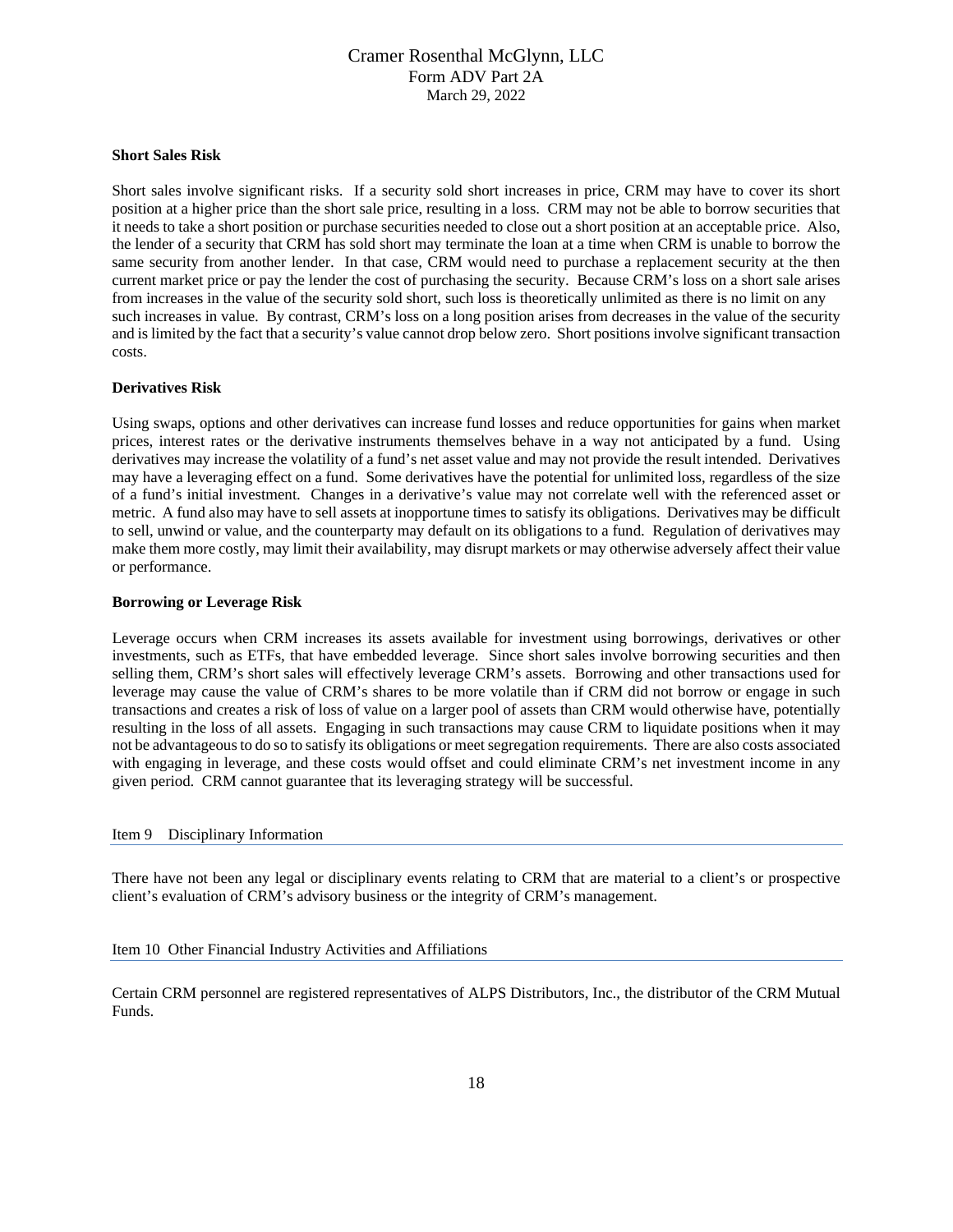CRM also serves as investment adviser and it, or its affiliate CRM 2019 Alternatives LLC, serves as general partner or managing member, of the CRM Private Funds. The CRM Private Funds are privately placed to accredited and qualified investors. This practice creates a conflict of interest because the Adviser appears to have an incentive to favor performance-based fee accounts over other client accounts. CRM has adopted policies and procedures reasonably designed to ensure all clients are treated fairly and equally (see Item 6 – Performance Based Fees and Sideby-Side Management).

#### <span id="page-18-0"></span>Item 11 Code of Ethics, Participation or Interest in Client Transactions and Personal Trading

CRM has a Code of Ethics ("Code") which sets forth standards of business conduct the Adviser requires of all its supervised persons. Our Code is reasonably designed to (a) minimize conflicts of interest, and even the appearance of conflicts of interest, between the personnel of CRM and its clients in the securities markets; (b) assist CRM personnel in seeing to it that their personal securities transactions are made in compliance with applicable securities laws; (c) prevent violations of the federal securities laws; and (d) effect the principles of conduct set forth by CRM. Under the Code, supervised persons are required to obtain pre-clearance of personal securities transactions and to disclose their securities transactions on a quarterly basis and holdings initially and on an annual basis. A copy of CRM's Code of Ethics may be obtained by contacting our Legal and Compliance Department, by mail at 28 Havemeyer Place, Greenwich, CT 06830, by telephone at 212-326-5300 or by email at legal@crmllc.com.

From time to time, CRM may recommend to clients that they buy or sell securities or other instruments in which CRM, CRM employees or their families or affiliates have, or may later acquire, some financial interest. Such personal investing is subject to personal trading policies and procedures that are designed to address actual or potential conflicts of interest (or appearances of conflicts) with CRM clients (the "Policies"). CRM employees or their families also invest in CRM Affiliated Funds (as defined below), which are also recommended to CRM clients.

CRM imposes pre-clearance requirements on securities transactions in brokerage accounts in which any employee has a direct or indirect beneficial ownership. Transactions in certain financial products, including open-end mutual fund shares, U.S. government securities, investment grade debt securities, certain money market instruments and nondiscretionary accounts are excluded from such pre-clearance requirements.

CRM also restricts employees from engaging in certain types of securities transactions. Trading securities and other instruments during a prescribed blackout period after a trade on behalf of a client in the same security or instrument is generally restricted, subject to certain exceptions as set forth in CRM's Code of Ethics and detailed below. Likewise, profiting from short-term personal trades is also generally restricted. In addition, CRM employees are required to hold their positions in securities with a market capitalization of \$500 million or less until CRM client account(s), including separate accounts, mutual funds and hedge funds, are fully divested of their corresponding position in the securities.

More specifically, CRM employees are not permitted to purchase or sell, directly or indirectly, any covered security in which the employee has, or by reason of such transaction acquires, any direct or indirect beneficial ownership:

- which he or she knows or should have known at the time of such purchase or sale is or has been considered for purchase or sale by any client accounts, within the most recent seven (7) calendar days, or
- which is or has been purchased or sold by any client accounts within the most recent seven (7) calendar days.

\*The above shall not apply when a purchase or sale for a client account is the result of passive investment decisions (e.g., raising cash for client redemptions or liquidations).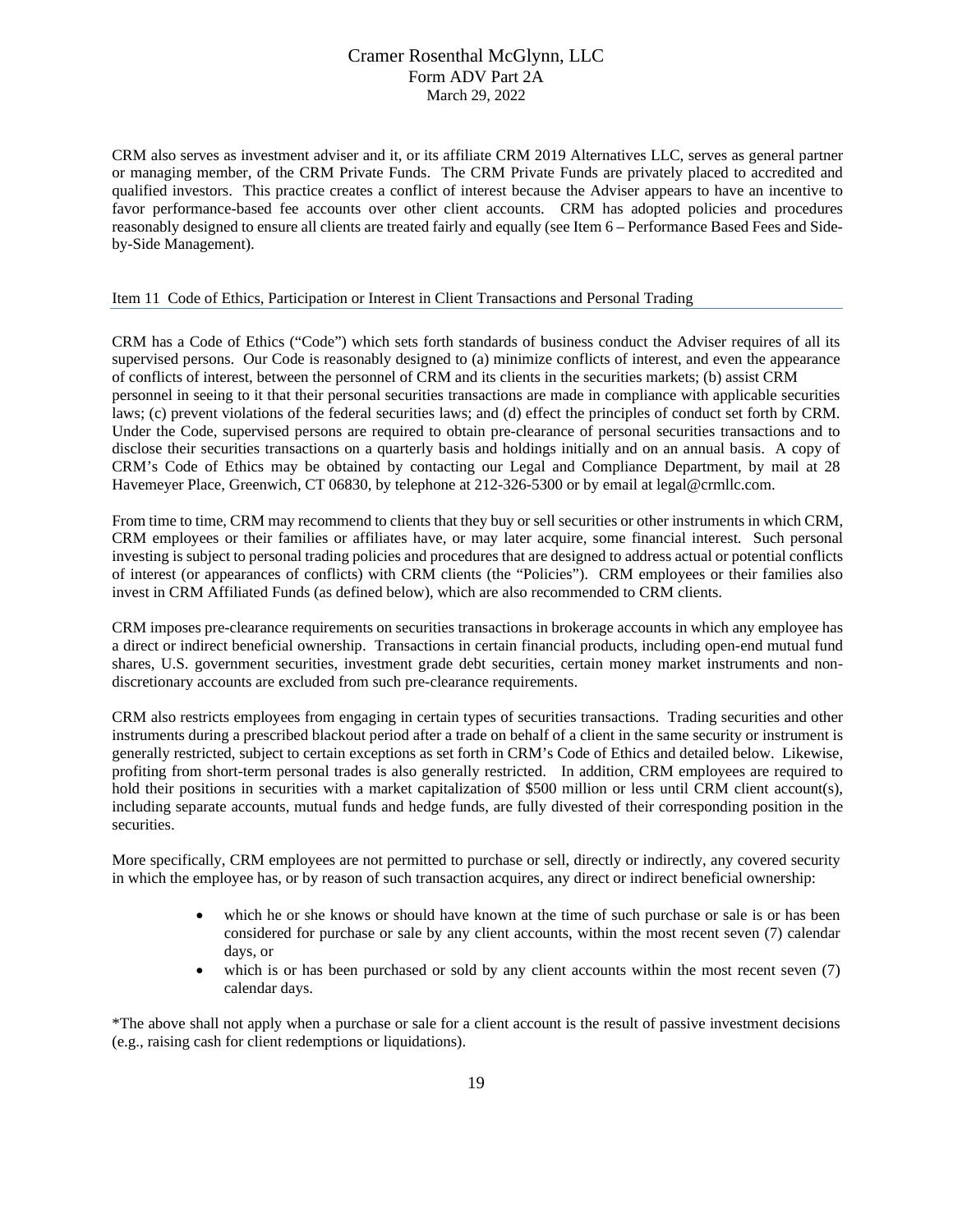An order to purchase or sell a covered security for an employee account is exempt from this prohibition if the market capitalization of the covered security is over \$10 billion or if the order for a client account(s) that is being handled by CRM's trading desk where the market capitalization of the issuer of the security is at least \$500 million and is completed prior to any CRM employee executing any personal securities transaction in the same security.

Where an order for an employee account is handled in accordance with the above paragraph, orders for client accounts shall be executed prior to any order for an employee account. This proviso applies to the specific order or orders for client accounts to which the employee account follows. It does not apply to other orders for client accounts that may be entered by investment personnel later on the same day. In limited circumstances, a client account where the Client directs the order to be executed by a specific brokerage firm (so-called "hold" account), such clients' execution may occur after execution of the order(s) for which the employee order is being approved, resulting in such client's execution possibly occurring after the employee order is executed. In these cases, the execution price received by a client account may not always be superior to the execution price received by an order for an employee account.

To assist in monitoring compliance with the Policies, CRM requires all employees, with personal securities trading accounts, to hold such accounts with Charles Schwab, or to establish a custodial account with a bank, which is compatible to CRM's trading reconciliation system. This allows CRM's Compliance department to monitor employees' personal securities trading accounts on a real-time basis.

CRM and its employees may not trade for clients or themselves or recommend trading in the securities of a company while in possession of material, non-public information concerning such company, or disclose such information to any person not entitled to receive it. Potential sources of inside information include the receipt, whether directly or indirectly, of information related to the offering of private investments in public offerings, and information from other third parties including but not limited to counsel, independent registered public accounting firms, investors, financial printers and trading partners of a material nature. In such circumstances, CRM will have no responsibility or liability to the client for not disclosing such information to the client (or the fact that CRM possesses such information), or not using such information for the client's benefit, as a result of following CRM's policies and procedures designed to provide reasonable assurances that it is complying with applicable law. Accordingly, each employee is required to inform CRM's Chief Compliance Officer and Counsel whenever such employee believes that he or she may have obtained material, non-public information regarding a public company.

CRM management, officers and employees, with compliance approval, may from time to time serve on the board of directors of an issuer of securities, as long as such issuer is not in an issuer whose securities are in a CRM portfolio. As a result of such service, or if a CRM executive, officer or employee receives material non-public information through his or service on the board of directors of an issuer or otherwise, CRM may be prevented from engaging in transactions in that security on behalf of client accounts or may be required to conduct such transactions only during specified time periods.

CRM may recommend that clients invest in mutual funds, hedge funds, limited partnerships, and other investment vehicles that CRM or its affiliates advise or manage (the "Affiliated Funds"). CRM receives investment advisory fees for managing these investment vehicles (see Item 5 - Fees and Compensation). However, we will not receive a separate advisory fee outside the advisory fee received from the pooled vehicle. CRM also will benefit from increased amounts of assets under management. Differences in compensation paid by different investment vehicles managed by CRM appears to create a financial incentive on the part of CRM to recommend one investment vehicle over another or to effect transactions differently for one vehicle or account as compared to other vehicles or products. CRM portfolio managers receive training on potential conflicts of interest. Certain employees of CRM serve as portfolio managers to Affiliated Funds. In that capacity, the portfolio managers receive a portion of the performance-based allocation made to the management company of the fund. Certain portfolio managers of CRM hedge funds may also serve as portfolio managers of CRM mutual funds. In addition, the management companies and certain portfolio managers or their family members have personal investments in the Affiliated Funds. Certain affiliates and employees of CRM as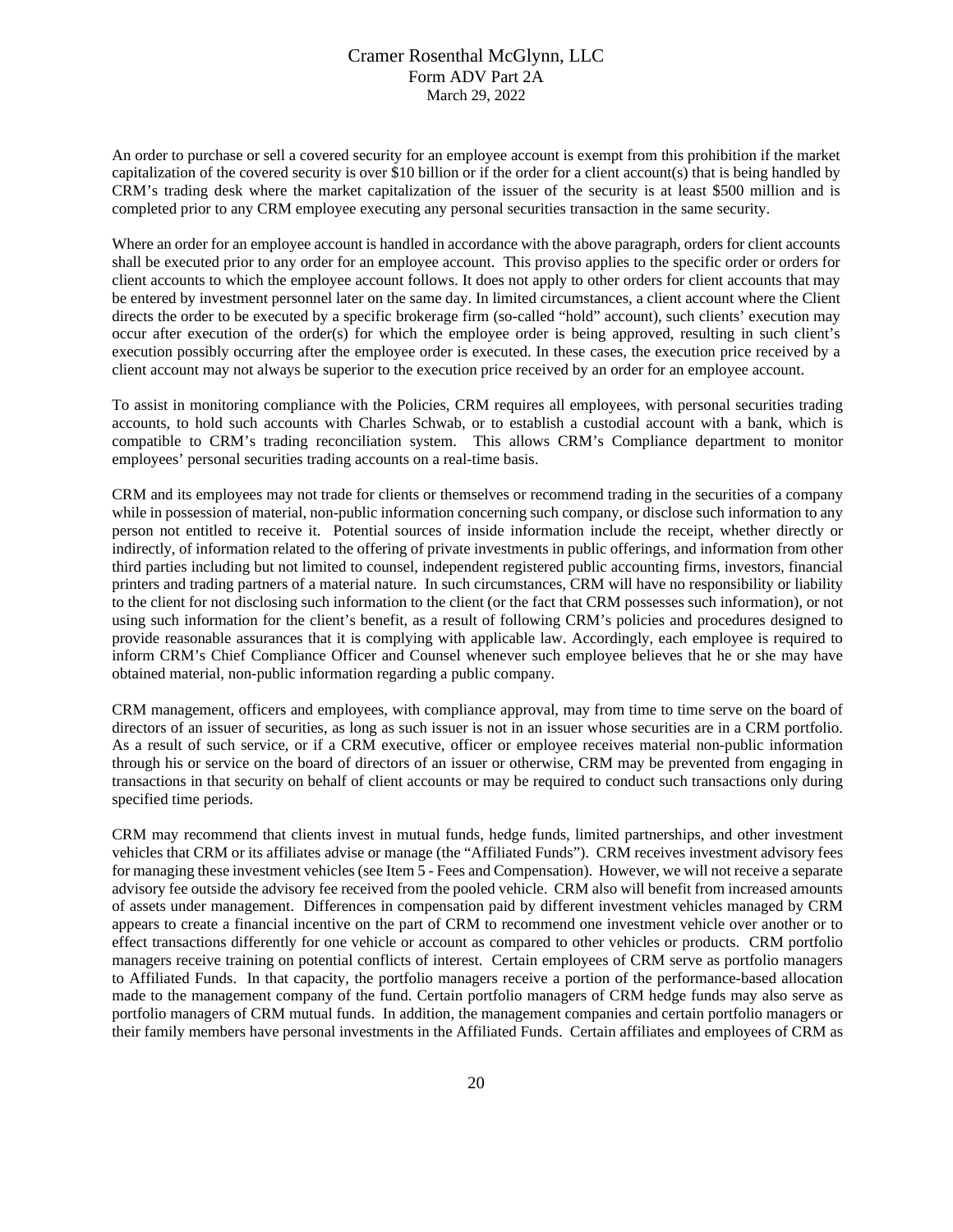well as their family members also have invested as limited partners of the Affiliated Funds. CRM's policies prohibit the favoring of Affiliated Funds or any accounts over other accounts.

Some portfolio managers of the Affiliated Funds also serve as portfolio managers to other client accounts that trade in the same securities as the Affiliated Funds. The Affiliated Funds, however, may use investment techniques such as leverage and short sales transactions that are not utilized on behalf of other clients.

#### <span id="page-20-0"></span>Item 12 Brokerage Practices

CRM has established policies with respect to the selection of brokers and determination of commissions, which are designed to seek best execution for our clients. CRM's Head of Trading coordinates brokerage selection activities for CRM and chairs CRM's Brokerage Committee. The Committee includes CRM traders, portfolio managers and members of CRM's Legal and Compliance Department. The Committee meets formally on a regular basis to discuss the selection of brokers to execute trades for client accounts. CRM's traders also meet informally as necessary with CRM's portfolio managers and research analysts to discuss the selection of brokers to execute trades for client accounts. More extensive formal reviews of broker performance are conducted on a regular basis.

In evaluating the services provided by a particular broker and consistent with its obligation to seek best execution for client accounts, CRM considers, among other things:

- Trade efficiency The ability to minimize total trading costs including maintaining adequate capital, responding during volatile market periods, and minimizing incomplete trades.
- Level of trading expertise The ability to obtain liquidity, trade completion, unique trading strategies, quick trade execution, ability to maintain the anonymity of an investment manager, execution and settlement of difficult trades, satisfaction of trading needs, ability to maximize opportunities for price improvement, methods of tracking and correcting trade errors and engaging in after-hours and cross-border trading.
- Infrastructure Commitment to technology and a quality trading system, including with respect to internal cybersecurity policies and procedures and oversight of third-party service providers. CRM seeks certification in order to provide assurance to CRM that its brokers have adequate policies and procedures in place to protect the interests and sensitive information of our clients that could be susceptible to a cybersecurity incident.
- Other characteristics Suggestions that improve the quality of trade execution, proprietary or third-party research, access to research analysts, broker staff and company insiders, reputation with respect to legal compliance and sound financial conditions and practices.
- Special transaction services Step-outs, custody services, directed brokerage and soft dollar arrangements, and access to IPO shares

CRM seeks to maintain an appropriate list of brokers with which CRM conducts business, including regional firms, as CRM believes smaller and regional brokers can help it identify emerging value stocks that may not be followed by larger brokerage firms. By maintaining an appropriately sized broker list, CRM believes it enhances the trading department's ability to achieve best execution on all transactions. The trading department can provide and investigate trading relationships and opportunities for execution that a smaller list might exclude and, therefore, limit the ability to achieve best execution. CRM utilizes an unaffiliated outside firm that provides extensive data and information to measure and evaluate trading. This information is used by CRM in evaluating and meeting its best execution obligations.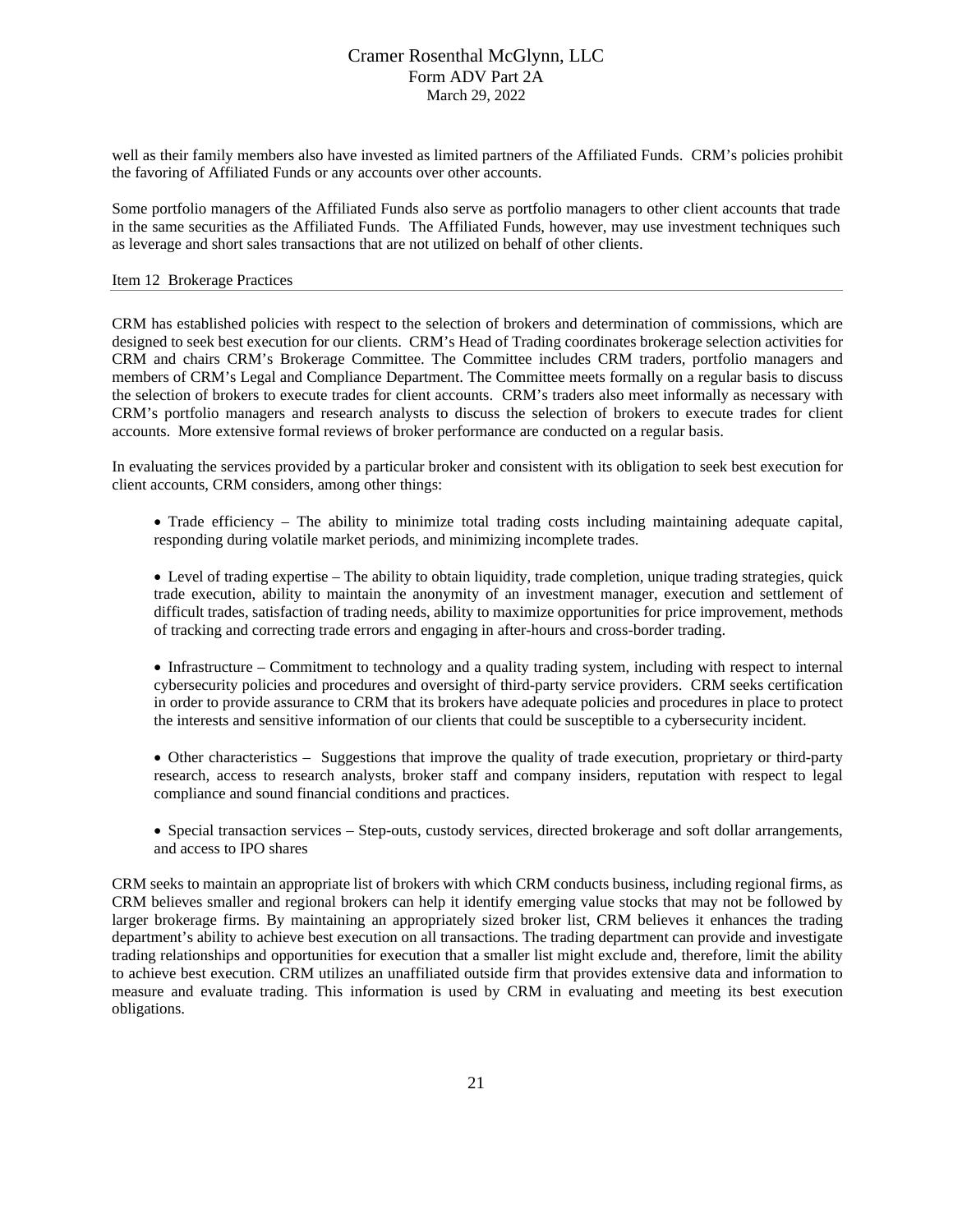CRM may enter into arrangements by which certain brokers will provide research, research products and services, and execution services to CRM in exchange for CRM executing client brokerage transactions through that particular broker at a higher overall cost than if the broker provided solely execution services. These practices are referred to as soft dollar arrangements. Clients should consider that these arrangements may create a potential conflict of interest between CRM and its clients, because CRM's decision to use a particular broker may in part be based on the broker's ability and/or willingness to provide certain products and services, and not merely on the broker's ability to provide the best trade execution for the best price which may result in commissions higher than those charged by other brokerdealers. CRM may also receive a benefit from the use of client brokerage commissions to obtain research or other products or services since we do not have to produce or pay for the research, product or services. CRM's research and trading departments evaluate, in relevant part, the value of the propriety research including such factors as access to management provided in relation to commission rates paid to brokers and the ultimate benefit to our clients.

CRM has entered into certain commission sharing arrangements with several brokerage firms under which a portion of the commissions from trades are retained by the firm for execution and related costs, and the remainder is pooled. This pool of client commission dollars (i.e., soft dollars) is then used to pay for certain research and brokerage services that CRM believes are eligible under the safe harbor provided by Section 28(e) of the Securities Exchange Act of 1934 ("Exchange Act"). CRM has designed its commission sharing arrangements to comply with applicable securities laws. CRM estimates that over time most of the commissions paid for trades in client accounts will be paid under commission sharing arrangements. CRM's Brokerage Committee (described in more detail below) monitors all commission sharing arrangements entered into by CRM.

On average, CRM typically pays higher brokerage commissions as a result of using brokers who provide research, research products and services, and execution services to CRM under soft dollar arrangements. This practice will typically cause clients to pay higher commissions than those charged by other non-research broker-dealers. Soft dollar products and services are, as noted above, one of many factors considered in selecting brokers to execute client transactions. CRM's soft dollar program is conducted in accordance with Section 28(e) of the Exchange Act.

The Soft Dollar Committee meets periodically to review existing and potential soft dollar arrangements, including commission sharing arrangements. The Committee establishes CRM's annual soft dollar budget which generally sets forth the cost of soft dollar products and services that may be obtained by CRM, the percentage of that cost to be paid by soft dollars, and the amount of brokerage that is expected to be directed to soft dollar brokers in return for research products and services and execution services. In consultation with CRM's Legal and Compliance Department, the Brokerage and Soft Dollar Committees review CRM's soft dollar arrangements for purposes of compliance with applicable law and guidance from the staff of the Securities and Exchange Commission.

On occasion, a broker provides research useful in making investment decisions regarding client accounts and administrative or other assistance to CRM not entirely related to research or execution services. Under such circumstances, CRM's Head of Trading, Chief Financial Officer, and Chief Compliance Officer and Counsel (the Soft Dollar Committee) will make a reasonable good faith allocation as follows: the portion of such a service or specific component which provides assistance to CRM's investment decision-making responsibilities is obtained from such broker with commissions paid on client portfolio transactions, while that portion of such service or specific component which provides non-research assistance is paid for by CRM with its own resources. CRM reviews such "mixed use" allocations from time to time to verify that the allocation ratio reflects the actual use of the product or service. CRM uses research obtained through soft dollars to benefit all of its clients, not just the clients for whom the order is being executed. Also, in instances where trading activity in a client's account has generated soft dollars, CRM may not use all of the research obtained exclusively for that particular client.

The types of products and services CRM receives may include among other things: research, which contains statistical and background information on the U.S. and foreign economies, industry groups and individual companies; forecasts and interpretations with respect to the U.S. and foreign economies, securities, markets, specific industry groups and individual companies; information on federal, state, local and foreign political developments; portfolio management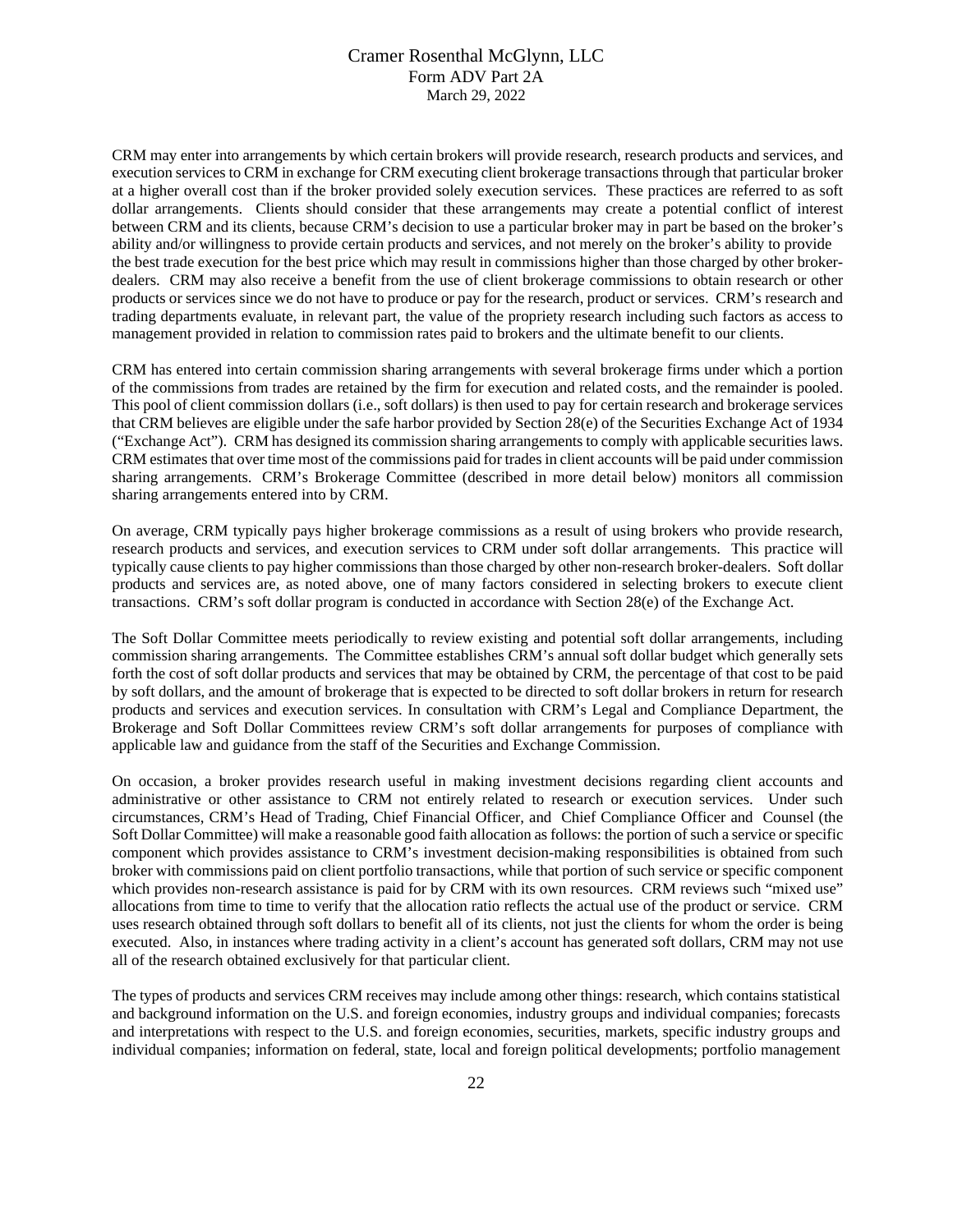strategies; performance information on securities, indexes and investment accounts; access to management of companies currently in or being considered for investment by a CRM strategy; consultation with an expert relevant to a CRM investment and information concerning prices of securities. Research or brokerage services may also include the providing of electronic communications of trade information, the providing of custody services, as well as the providing of equipment used to communicate research information and the providing of specialized consultations with CRM's personnel with respect to computerized systems and data furnished to CRM as a component of other research services. In addition, research services may include the arranging of meetings with management of companies, and the providing of access to consultants who supply research information. The outside research assistance is useful to an adviser since the broker-dealers used by the advisers tend to follow a broad universe of securities and the research provided by such broker-dealers may provide an adviser with a diverse perspective on financial markets. Research services provided to an adviser by broker-dealers are available for the benefit of all accounts managed or advised by such investment adviser or by its affiliates. An investment adviser cannot readily determine the extent to which spreads or commission rates or net prices charged by brokers or dealers reflect the value of their research, analysis, advice and similar services. Of the above, CRM makes greatest use of those products and services related to trading and pricing of securities. Access to management of companies currently in or being considered for investment by a CRM strategy and company specific research is also utilized by CRM personnel with some regularity, followed by economic and industry research. Other products and services are utilized with less frequency and/or regularity.

From time to time, certain clients may instruct CRM to direct brokerage transactions for their accounts to brokerdealers selected by the client. This practice is sometimes referred to as "directed brokerage." A client may seek to direct brokerage, for example, when the client is participating in a commission recapture program where the client receives certain benefits from a broker if the client directs a minimum percentage of the client's securities transactions to that particular broker. Where a client directs CRM to use particular broker-dealers, through a commission recapture program or otherwise, the client generally negotiates commission rates on transactions executed through such brokerdealers, and CRM does not evaluate the brokerage services provided to the client or the commission rates paid by the client. As a result of such direction, a client may lose possible advantages, such as the ability to aggregate orders, and therefore may receive a less favorable execution.

CRM has an obligation to seek the best execution of all trades for all its accounts, and it believes that at times it may obtain the best possible execution for its client accounts by aggregating or "bunching" client orders. When CRM determines that more than one client is purchasing or selling the same security, CRM generally seeks to aggregate individual orders by executing these orders as a block or in several blocks through its brokers. By aggregating purchase or sale orders for clients, CRM may be able to obtain lower commission costs because larger orders may provide economies of scale that may lead to lower brokerage costs. Each account that participates in an aggregated order will participate at the average price for all of CRM's transactions in that security with respect to the particular block of orders for that security on a given business day, with transaction costs shared pro rata based on each account's participation in the transaction. From time to time, CRM may enter an order for a security already being processed pursuant to an earlier order if such order has been entered within two hours of the second instruction. If the second instruction falls within that time parameter, both orders may be aggregated to achieve the same price. In the event the second order falls outside that time parameter, two separate trade orders shall be entered thereby creating two separate prices to ensure all accounts are treated fairly. CRM's Head of Trading shall have the discretion to determine whether such aggregation to achieve the same price is in the best interests of all participating accounts and may determine separate orders are advantageous for particular accounts which otherwise qualify for an aggregated order. Such determination may be made upon a variety of factors, including but not limited to price considerations and liquidity constraints. Prior to executing an aggregated order, the applicable portfolio manager and/or assistant portfolio manager will communicate to CRM's trading desk which accounts are participating in the transaction and how CRM intends to allocate the order among those accounts. If orders for a security cannot be completely filled, the orders generally are allocated pro rata among the participating accounts based upon order size, unless there are limit orders. If limit orders cannot be executed, all market orders are filled, with the securities being allocated pro rata among the accounts submitting market orders, based upon order size. If orders for a security cannot be completely filled, CRM may allocate securities on a basis other than pro rata, if, under the circumstances, such other method of allocation is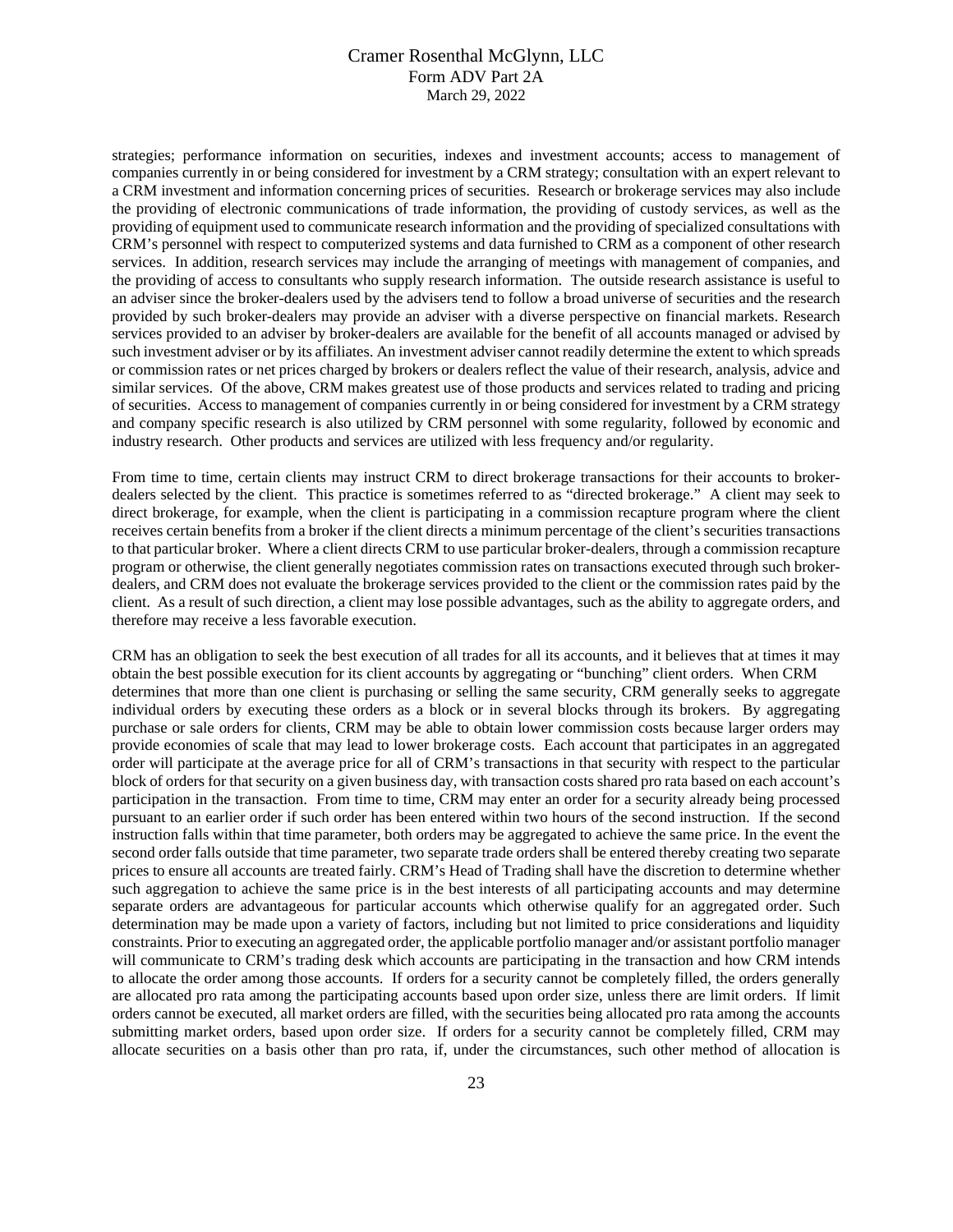reasonable and does not result in an improper disadvantage to a particular account. In certain other circumstances, it may be appropriate to deviate from the initial allocation statement submitted by a portfolio manager if the variation from the allocation statement does not result in an unfair advantage to a particular account, and the portfolio manager or equity trader specifies in writing the reason for the different allocation.

CRM uses special procedures for allocating initial public offerings (IPOs) among client accounts, which are eligible to participate in such offerings. CRM purchases shares in IPOs for CRM Mutual Funds and certain CRM Private Funds. IPOs may also be allocated to a product group of managed accounts (i.e., to managed accounts comprising the small cap value product) where CRM determines that such accounts are willing to accept the increased risk associated with IPOs and that such investment is appropriate for such accounts. Further, IPOs may be allocated to other managed accounts upon client request subject to certain conditions. These accounts have been identified by CRM as willing to accept the increased risk associated with an investment in IPOs and are eligible to participate pursuant to rules administered by the Financial Industry Regulatory Authority. CRM generally does not purchase shares in IPOs for any other separate account. IPOs are generally allocated to those accounts eligible to receive them pro rata based on the size of the account. When CRM receives significantly less shares in IPOs than desired, the IPO shares may be randomly allocated to eligible accounts at the discretion of CRM and in accordance with CRM's policies and procedures. For those accounts in which CRM receives a performance fee, CRM does not consider short-term (i.e., realized in less than 30 days) gains realized from IPO transactions in calculating its performance fee. CRM will be subject to a number of conflicts of interest in the allocation of IPOs to accounts that pay performance fees to CRM or in which CRM employees participate (see Item 6 – Performance-Based Fees and Side-by-Side Management).

<span id="page-23-0"></span>Item 13 Review of Accounts

At least one CRM professional is specifically assigned to each account and it is their responsibility to see that the portfolio is invested in a manner consistent with the particular client's needs. The portfolio managers, or as applicable, analysts, assigned to the CRM Mutual Funds are expected to review the securities held by the CRM Mutual Funds daily, with regard to each Fund's adherence to the model portfolio, subject to the investment guidelines of the Fund. The portfolio managers assigned to CRM's separate accounts and hedge funds are expected to review these accounts daily, with regard to the account's adherence to the model portfolio, subject to the investment objectives of the account.

Clients with separately managed accounts generally receive formal, written reports at least quarterly. Generally, the reports contain a statement of portfolio securities at cost and market and total cash balance. The contents of these reports may be tailored to meet client requirements. Clients may also receive quarterly performance results, and may request performance results from CRM at any time. These reports are in addition to statements clients will receive from their custodian.

Shareholders of the CRM Mutual Funds receive a quarterly statement from the Funds' shareholder servicing agent or administrator. In addition, CRM Mutual Funds issue annual and semi-annual reports to their shareholders. Annual reports include financial statements audited by the CRM Mutual Funds' independent accountants.

Holders of interests in the CRM Private Funds receive written quarterly statements and annual reports containing capital balances, performance and fees for the period.

<span id="page-23-1"></span>Item 14 Client Referrals and Other Compensation

From time to time, CRM may enter into solicitation agreements under which it pays fees for client referrals as permitted by Rule 206(4)-3 of the Advisers Act.

CRM may enter into solicitation agreements with solicitors that are not affiliated with CRM, and these solicitation agreements require that the solicitor perform its duties in accordance with the Advisers Act and appropriate state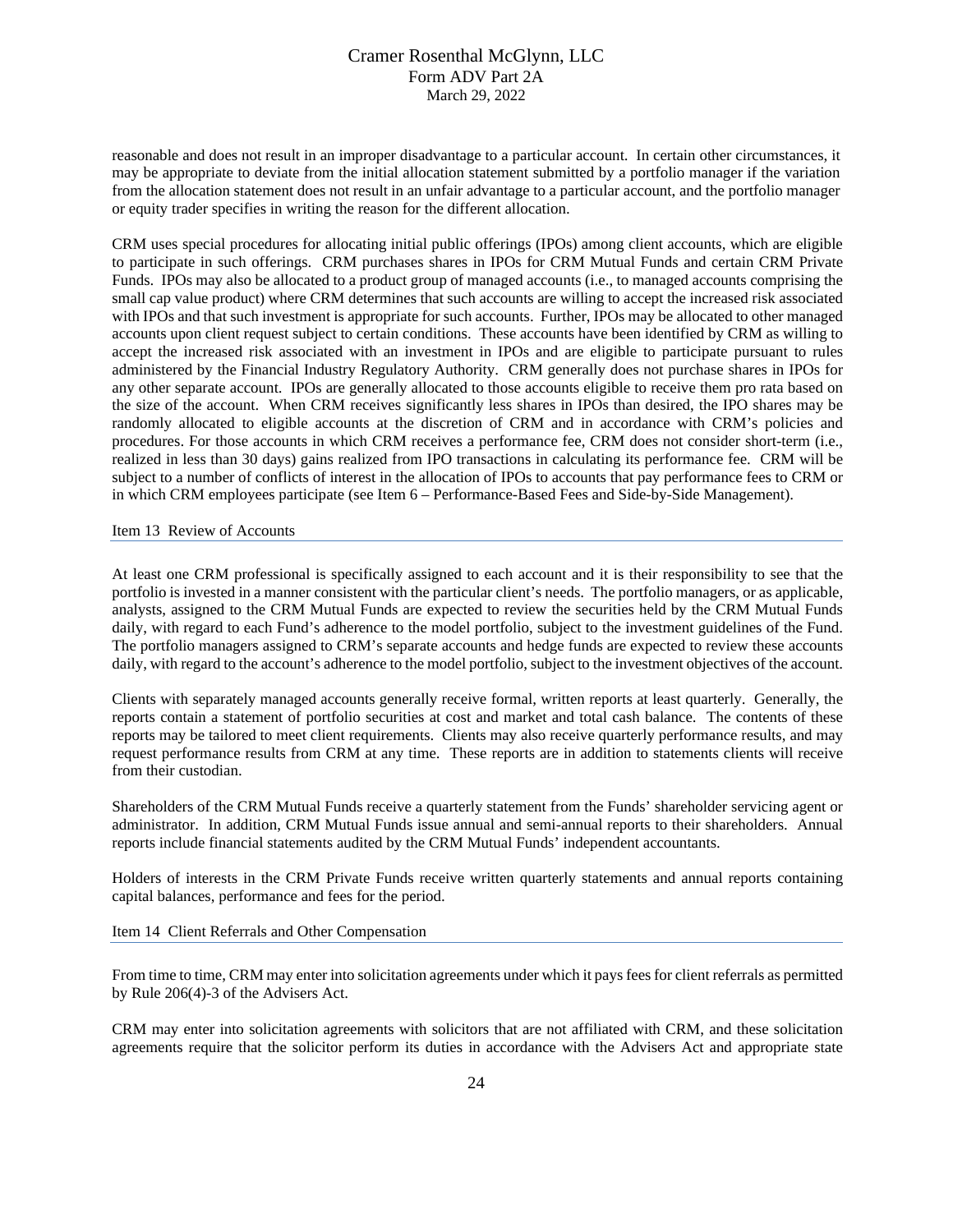regulations. In addition, unaffiliated solicitors are required to provide each client with CRM's written disclosure document (Part 2A, Form ADV) and the solicitor's written disclosure document providing: (1) the name of the solicitor and CRM; (2) the nature of the relationship between the solicitor and CRM; (3) a statement that the solicitor will be compensated for its solicitation services by CRM; and (4) the terms of the compensation arrangement.

Third-party solicitors generally receive a percentage of the management fee and in some cases any performance-based fee, received by CRM or its affiliates from the clients they solicit so long as those clients maintain an account with CRM. Third-party solicitors may also from time to time receive fixed fees for the solicitation of client accounts. Clients of solicitors will not be charged by CRM an amount in addition to CRM's advisory and performance fee, nor will they be charged a higher advisory fee by CRM than other clients, to cover the cost of the solicitation of their accounts. CRM has an active agreement with a solicitor who solicits foreign institutional markets on behalf of CRM. From time to time, CRM may engage additional third-party solicitors.

As adviser to the CRM Mutual Fund Trust, CRM may make payments to dealers, financial intermediaries or service providers out of its own resources, including revenue from the advisory fees received from the Funds in connection with the sale and distribution of shares of the Funds and/or shareholder service. These payments may be made to compensate the recipient for marketing support services and/or shareholder service activities, finders or referral fees for directing investors to the Funds; marketing support fees for providing assistance in promoting the sale of the Funds' shares; and payments for the sale of shares and/or the maintenance of share balances.

<span id="page-24-0"></span>Item 15 Custody

CRM does not as a general matter act as a custodian for client funds or securities; it does not hold client monies and/or securities. Clients' funds and securities are held by a qualified custodian that is chosen by the client. Further, as a general matter, CRM does not deduct advisory fees or other expenses directly from a client's account.

CRM 2019 Alternatives LLC, an affiliate of CRM, serves as general partner or managing member to a hedge fund. These activities in certain limited instances may cause CRM to be deemed to be acting as a custodian for purposes of Rule 206(4)-2 of the Advisers Act.

Managed account clients receive account statements from the qualified custodian of the account. Clients should carefully review those statements. To the extent CRM sends statements directly to a client in addition to those sent by the qualified custodian, the client should compare the statements received from the custodian with the statements received from CRM.

Holders of interests in the CRM Private Funds receive written quarterly statements and annual financial statements.

#### <span id="page-24-1"></span>Item 16 Investment Discretion

In most cases, CRM has full discretionary authority to manage accounts for its clients, including the decisions as to which securities are bought and sold as well as the amount and price of those securities. Many of our clients have specific account restrictions. CRM's procedures are designed to assist in observing the investment policies and restrictions that govern client accounts. Customarily a client will provide investment guidelines which may limit the types of securities in which CRM may invest, the amount of cash reserves held in their account, the amount that may be invested in a particular company or industry sector, limit investments in firms that engage in certain businesses or other activities as well as direct proxy votes with respect to a particular issue. Investment restrictions may also be imposed by applicable law and regulations or in the case of mutual funds, hedge funds and other collective investment vehicles managed by CRM, by the terms of the offering documents.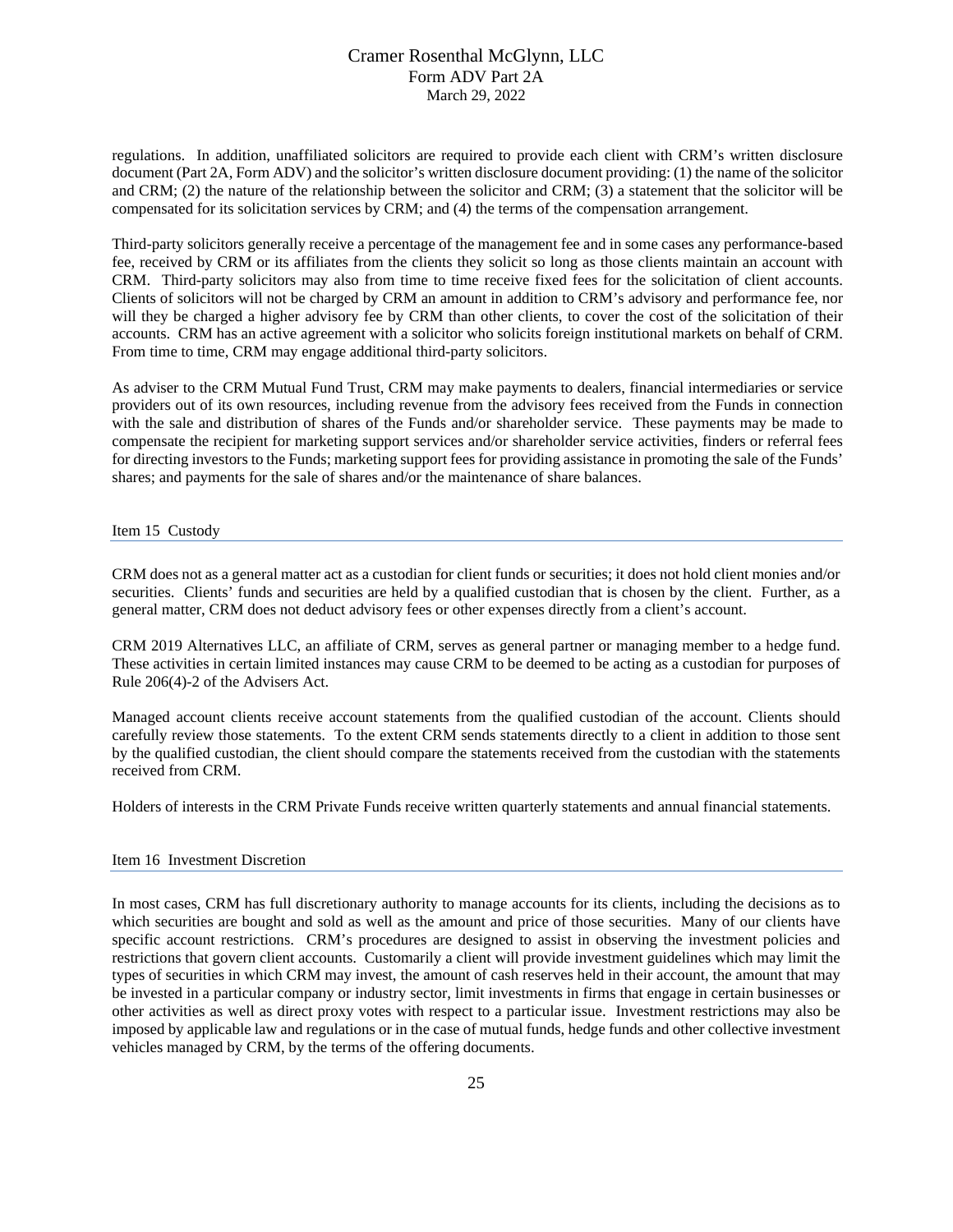In order to assume discretionary authority over a client account, CRM requires the client to complete an investment management agreement ("IMA") which is reviewed by CRM's Legal and Compliance Department. The IMA outlines the terms of the agreement as well as CRM's fiduciary duty to the client and must be signed before CRM opens an account and assumes such authority.

In cases where CRM does not have discretionary authority, we do not make the decision as to the manner in which securities are bought and sold, including as to the amount and price of those securities. CRM's role in such cases is limited to making securities recommendations.

#### <span id="page-25-0"></span>Item 17 Voting Client Securities

In most instances, CRM clients have delegated to CRM the authority to vote proxies on their behalf for equity securities held in their account(s). In exercising such voting authority, CRM has policies and procedures in place so that proxies are voted in the best interest of clients. Specifically, CRM seeks to monitor corporate actions, analyze proxy solicitation materials, and vote proxies for stocks held in client accounts (and for which CRM has voting authority) as of the record date in a timely and appropriate manner.

CRM receives analysis and voting recommendations based on empirical research measuring the impact of proxy issues on shareholder value through an independent third party, currently ISS. These recommendations cover several categories, including but not limited to recommendations on social and environmental shareholder proposals and recommendations intended to generally maximize shareholder value. ISS also provides analysis and recommendations, and the voting platform and recordkeeping function, for the CRM Mutual Funds.

In determining how to vote on a proxy issue, CRM will consider ISS analyses and recommendations, as well as the portfolio manager's own knowledge of the company (including its management, operations, industry and the particular proxy issue) in rendering a decision, with the exception of accounts where the client specifically directs CRM to vote in a "socially responsible" manner (in which case, CRM would generally follow the particular ISS recommendations for that category).

CRM recognizes that there may be conflicts of interest or potential conflicts of interest between itself and its clients with respect to the voting of proxies of certain companies. An example of such a conflict may include instances where CRM is voting the proxy for an issuer that is also a client. It is CRM's policy that such conflicts and potential conflicts shall not affect the manner in which it votes client proxies. When a conflict or potential conflict is identified, CRM will vote as recommended by ISS, subject to a review by CRM's Compliance Committee to review that voting is in the best interests of clients.

Most proxy votes cast by CRM are done so electronically through an independent vendor. Some client proxies may be voted manually.

CRM retains records of proxy statements, records of votes cast, and certain other records relevant to the voting process. Clients may obtain a proxy report from CRM detailing how securities were voted for their specific account. ISS retains such records for the CRM Mutual Funds. A copy of CRM's Proxy Voting Policies and Procedures is available upon request at [legal@crmllc.com.](mailto:legal@crmllc.com)

#### <span id="page-25-1"></span>Item 18 Financial Information

CRM typically does not require or solicit pre-payment of fees from its clients six months or more in advance.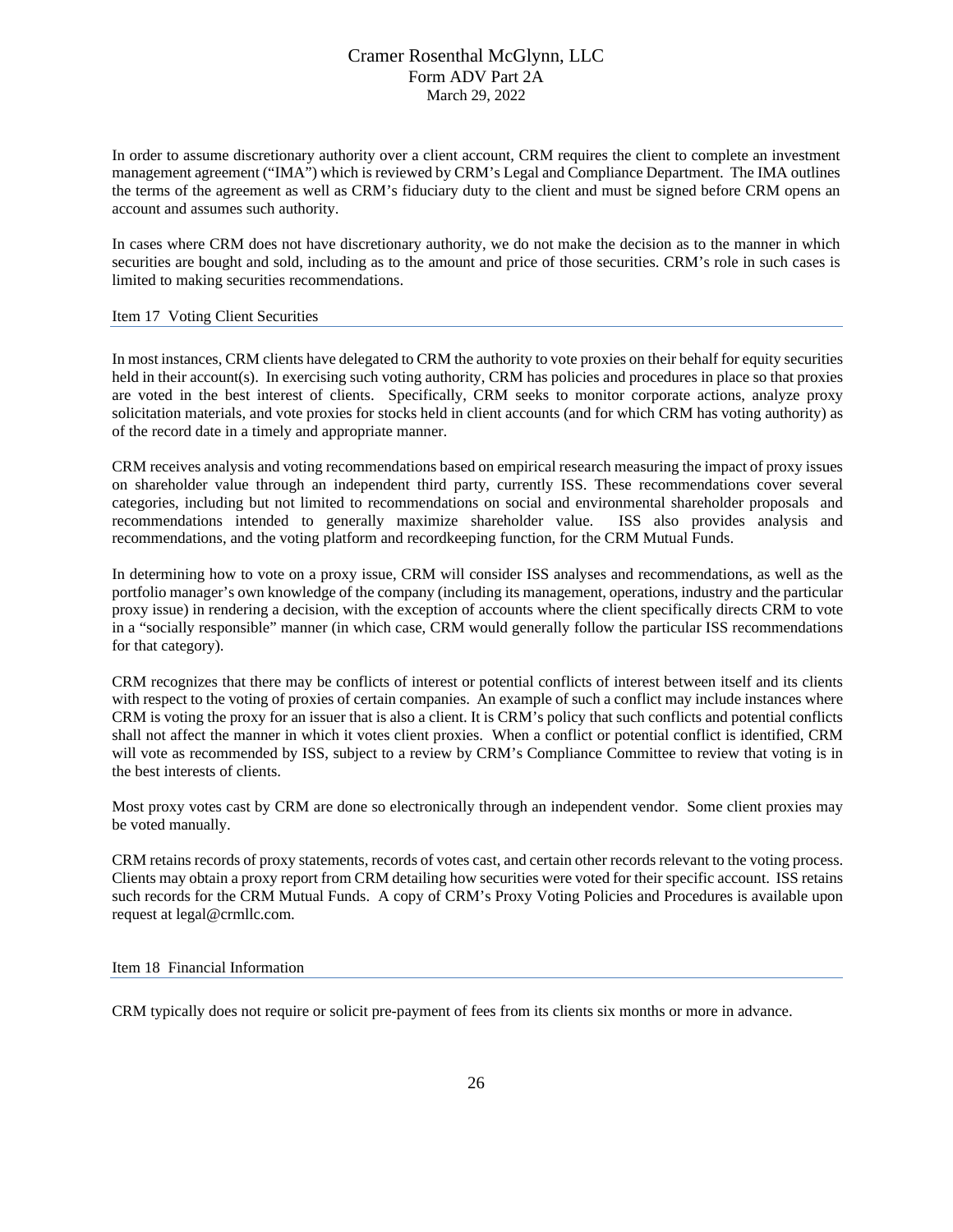### *BROCHURE SUPPLEMENT* **(Part 2B of Form ADV)**

Brian M. Harvey, CFA

March 29, 2022

Cramer Rosenthal McGlynn, LLC 28 Havemeyer Place Greenwich, CT 06830 212-326-5300

**This brochure supplement provides information about Brian M. Harvey that supplements the brochure of Cramer Rosenthal McGlynn, LLC ("CRM"). You should have received a copy of that brochure. Please contact CRM's Compliance Department, by mail at 28 Havemeyer Place, Greenwich, CT 06830, by telephone at (212) 326-5300 or email at [info@crmllc.com](mailto:info@crmllc.com) if you did not receive CRM's brochure or if you have any questions about the contents of this supplement.** 

**Additional information is available on the SEC's website.**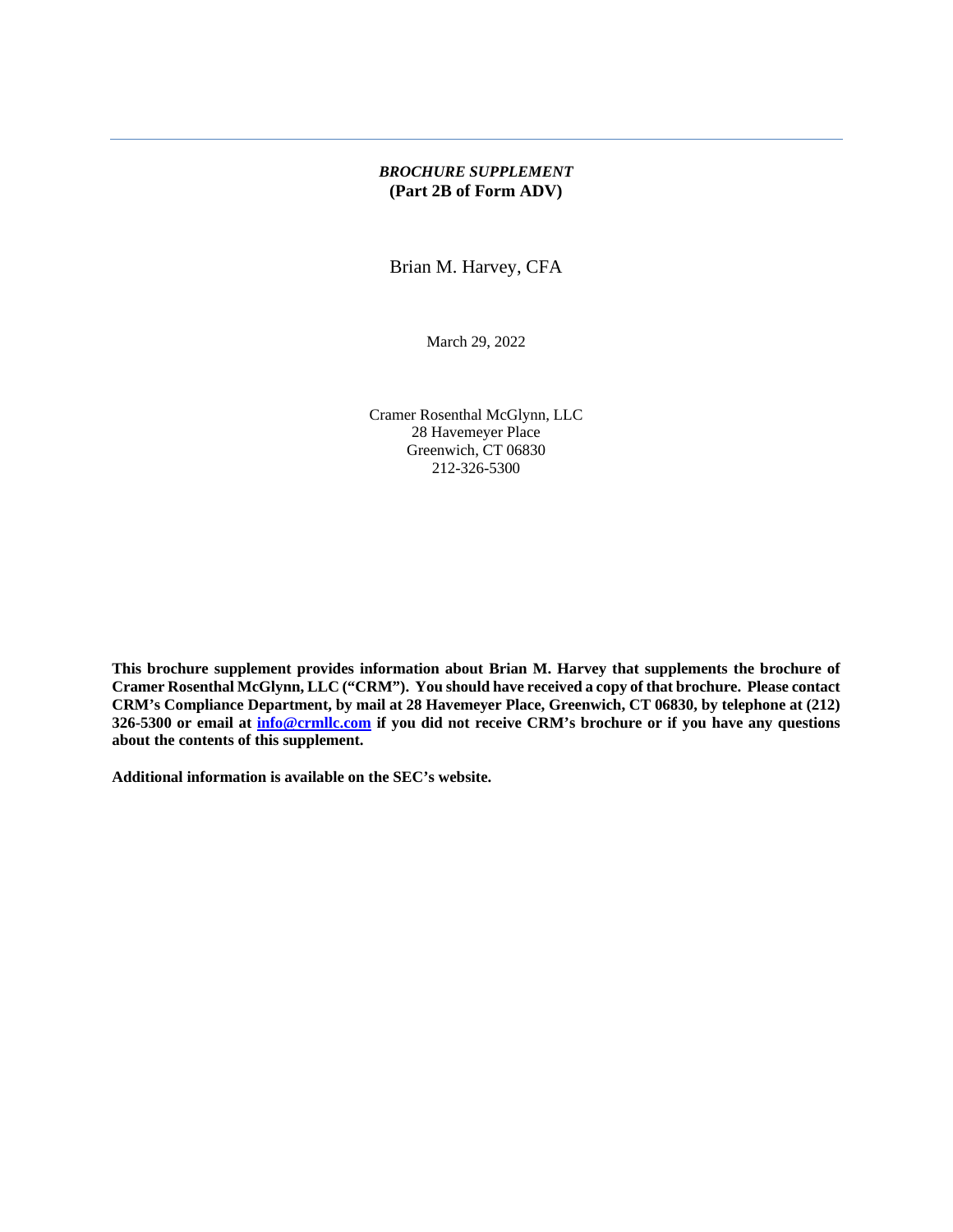# Item 2 Educational Background and Business Experience

Brian M. Harvey, 48, received a BS from Fairfield University, 1994. He is currently CRM's Co-Chief Executive Officer and Managing Member (as of September 30, 2019), Chief Investment Officer (as of July 31, 2019), Director of Research (since 2017), and a portfolio manager and senior research analyst in CRM's investment group. Mr. Harvey joined CRM in 2005. Prior to CRM, Mr. Harvey was an equity research analyst at Fox-Pitt, Kelton, 1998-2005 and an accountant in the financial services audit practice at KPMG LLP, 1994-1998.

# Item 3 Disciplinary Information

There are no legal or disciplinary events relating to Mr. Harvey to report.

# Item 4 Other Business Activities

Mr. Harvey is not engaged in any outside investment-related business or occupation.

# Item 5 Additional Compensation

Mr. Harvey does not receive any additional compensation from anyone who is not a client in return for providing advisory services.

# Item 6 Supervision

All supervised persons of the Adviser are subject to its compliance policies and procedures. Stephen J. Gaeta, CCO, is responsible for administering the Adviser's compliance program. Mr. Gaeta can be reached by telephone at (212) 326-5300.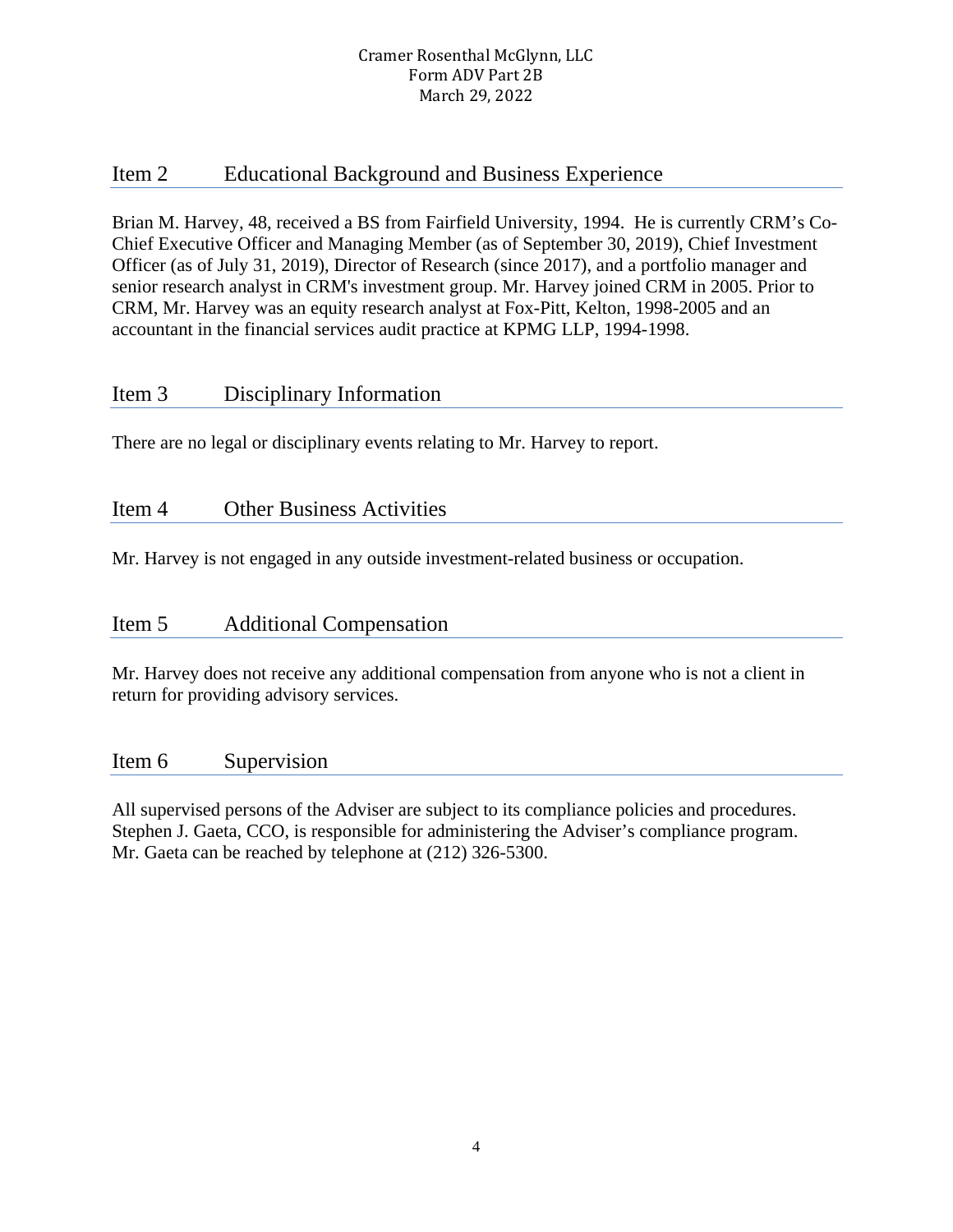### *BROCHURE SUPPLEMENT* **(Part 2B of Form ADV)**

Bernard C. Frojmovich

March 29, 2022

Cramer Rosenthal McGlynn, LLC 28 Havemeyer Place Greenwich, CT 06830 212-326-5300

**This brochure supplement provides information about Bernard C. Frojmovich that supplements the brochure of Cramer Rosenthal McGlynn, LLC ("CRM"). You should have received a copy of that brochure. Please contact CRM's Compliance Department, by mail at 28 Havemeyer Place, Greenwich, CT 06830, by telephone at (212) 326-5300 or email at [info@crmllc.com](mailto:info@crmllc.com) if you did not receive CRM's brochure or if you have any questions about the contents of this supplement.** 

**Additional information is available on the SEC's website.**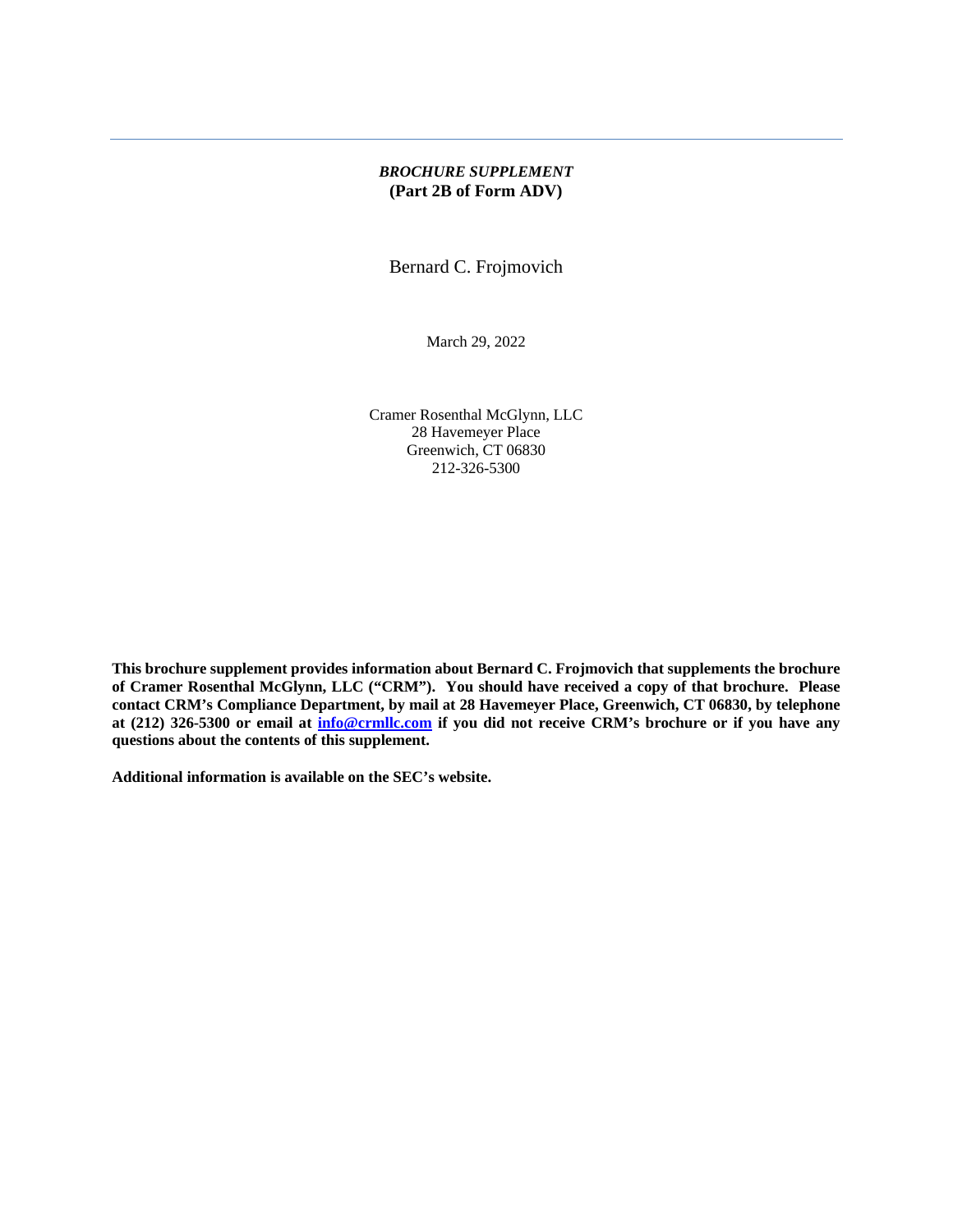# Item 2 Educational Background and Business Experience

Bernard C. Frojmovich, 47, received a BS from City University of New York, Brooklyn College, 1997, and an MBA from New York University's Leonard N. Stern School of Business, 2003. He is currently a senior research analyst and portfolio manager in CRM's investment group, joining CRM in 2009. Prior to CRM, Mr. Frojmovich was a vice president and equity analyst at BlackRock Investment Management, 2007-2009, an investment analyst at Morgan Stanley Investment Management, 2003-2007, and a credit analyst at JPMorgan Chase, 1997-2001.

# Item 3 Disciplinary Information

There are no legal or disciplinary events relating to Mr. Frojmovich to report.

# Item 4 Other Business Activities

Mr. Frojmovich is not engaged in any outside investment-related business or occupation.

# Item 5 Additional Compensation

Mr. Frojmovich does not receive any additional compensation from anyone who is not a client in return for providing advisory services.

# Item 6 Supervision

All supervised persons of the Adviser are subject to its compliance policies and procedures. Stephen J. Gaeta, CCO, is responsible for administering the Adviser's compliance program. Mr. Gaeta can be reached by telephone at (212) 326-5300.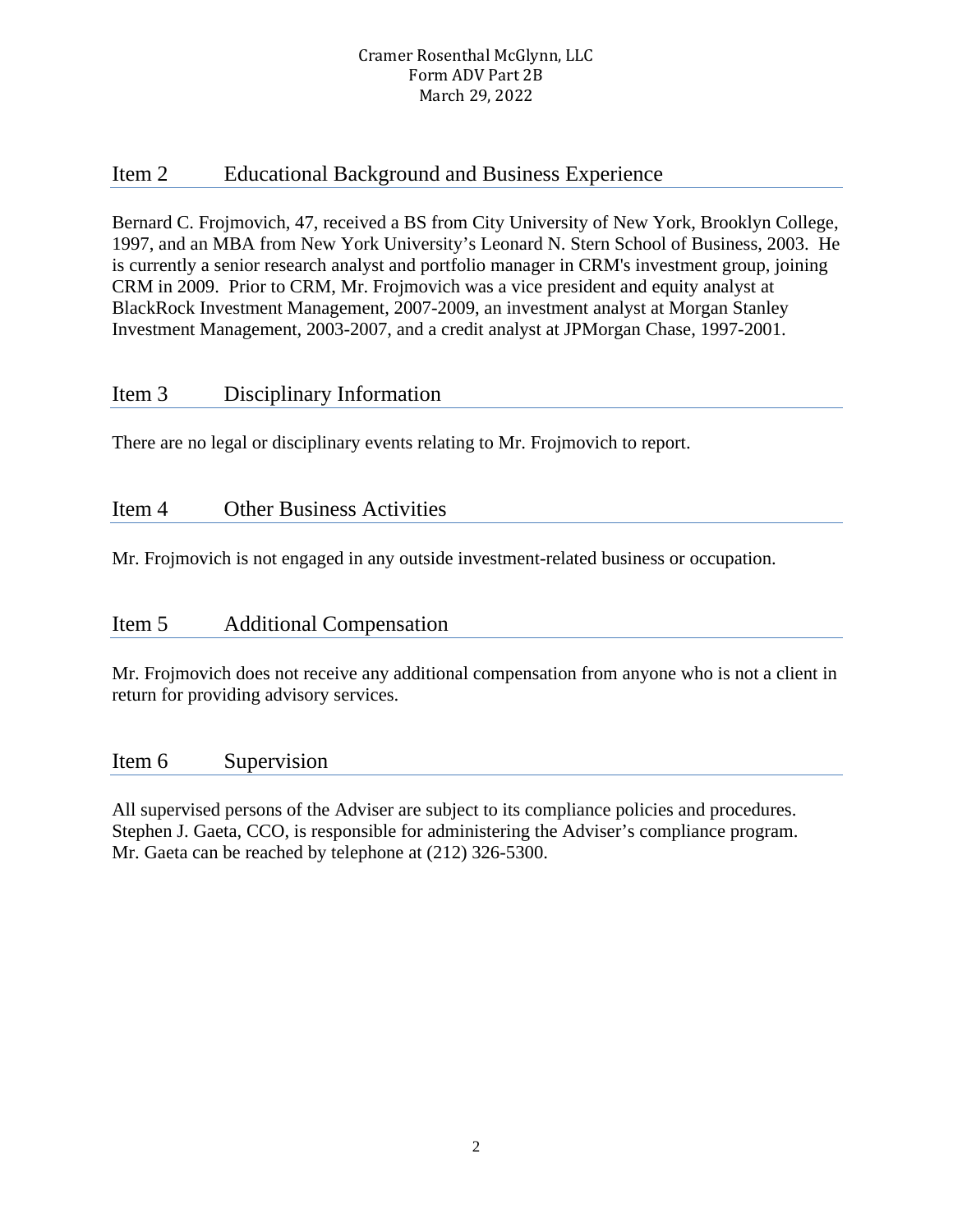### *BROCHURE SUPPLEMENT* **(Part 2B of Form ADV)**

Robert Maina

March 29, 2022

Cramer Rosenthal McGlynn, LLC 28 Havemeyer Place Greenwich, CT 06830 212-326-5300

**This brochure supplement provides information about Robert Maina that supplements the brochure of Cramer Rosenthal McGlynn, LLC ("CRM"). You should have received a copy of that brochure. Please contact CRM's Compliance Department, by mail at 28 Havemeyer Place, Greenwich, CT 06830, by telephone at (212) 326- 5300 or email at [info@crmllc.com](mailto:info@crmllc.com) if you did not receive CRM's brochure or if you have any questions about the contents of this supplement.** 

**Additional information is available on the SEC's website.**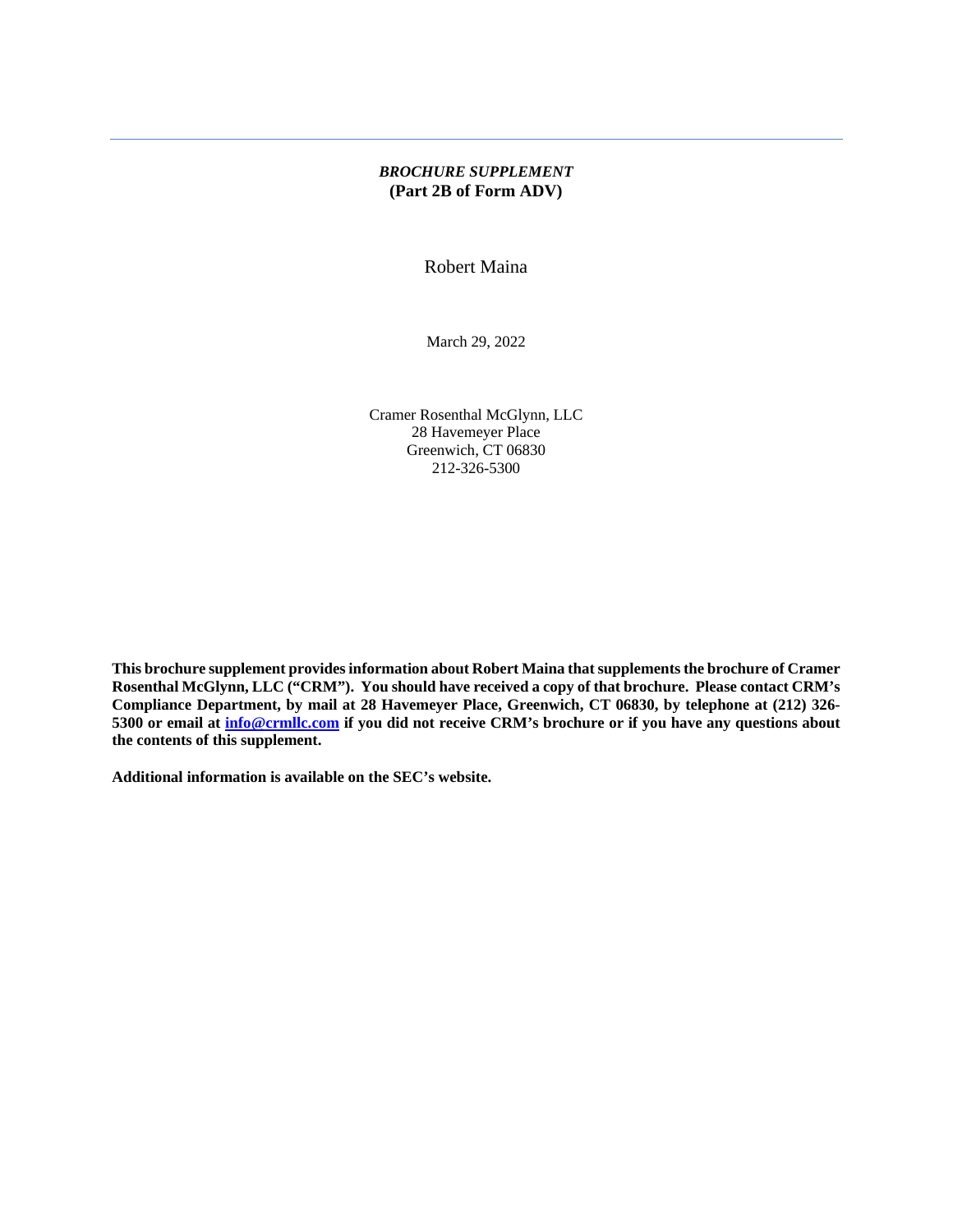# Item 2 Educational Background and Business Experience

Robert Maina, 51, received a BS from Fairfield University's School of Business, 1993. Mr. Maina is a portfolio manager and senior research analyst in CRM's investment group and joined the firm in 2005. Prior to CRM, he was with Copper Beech Capital Management, 2003-2005, as well as CIBC World Markets, 2000-2003, and Donaldson, Lufkin & Jenrette, 1997-2000.

# Item 3 Disciplinary Information

There no legal or disciplinary events relating to Mr. Maina to report.

# Item 4 Other Business Activities

Mr. Maina is not engaged in any outside investment-related business or occupation.

# Item 5 Additional Compensation

Mr. Maina does not receive any additional compensation from anyone who is not a client in return for providing advisory services.

# Item 6 Supervision

All supervised persons of the Adviser are subject to its compliance policies and procedures. Stephen J. Gaeta, CCO, is responsible for administering the Adviser's compliance program. Mr. Gaeta can be reached by telephone at (212) 326-5300.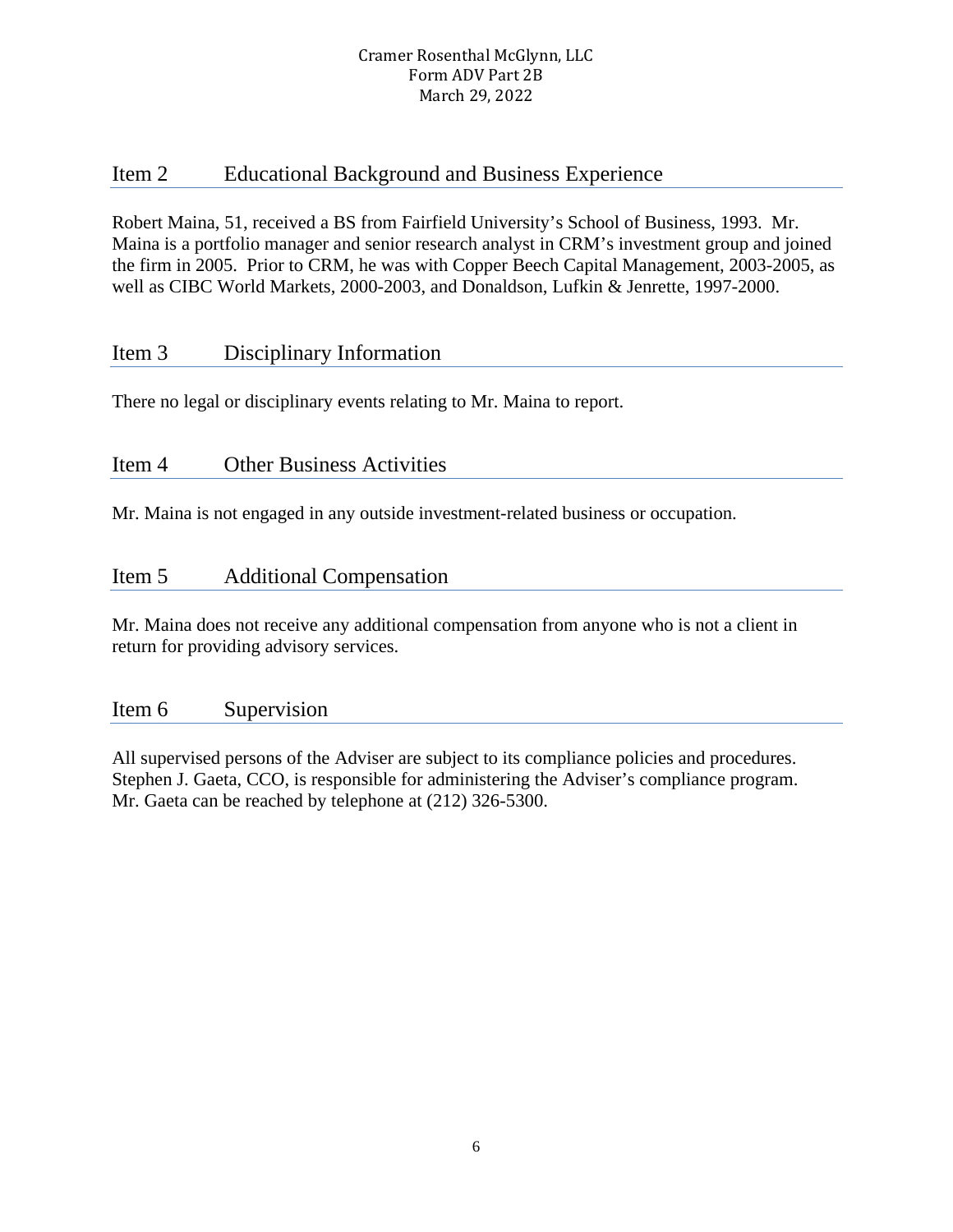### *BROCHURE SUPPLEMENT* **(Part 2B of Form ADV)**

Madeleine "Mimi" B. Morris

March 29, 2022

Cramer Rosenthal McGlynn, LLC 28 Havemeyer Place Greenwich, CT 06830 212-326-5300

**This brochure supplement provides information about Madeleine "Mimi" B. Morris that supplements the brochure of Cramer Rosenthal McGlynn, LLC ("CRM"). You should have received a copy of that brochure. Please contact CRM's Compliance Department, by mail at 28 Havemeyer Place, Greenwich, CT 06830, by telephone at (212) 326-5300 or by e-mail at [info@crmllc.com](mailto:info@crmllc.com) if you did not receive CRM's brochure or if you have any questions about the contents of this supplement.** 

**Additional information is available on the SEC's website.**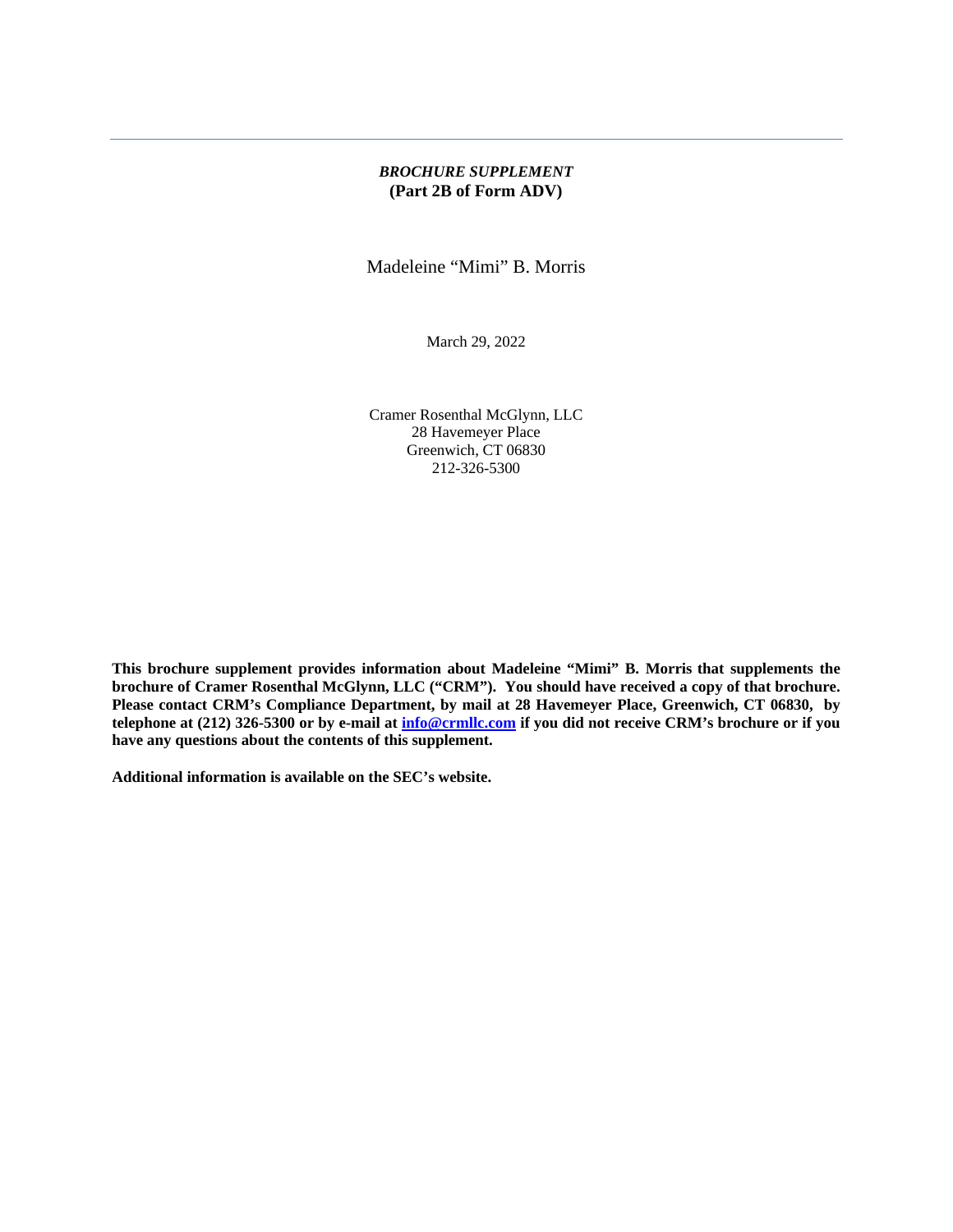# Item 2 Educational Background and Business Experience

Madeleine "Mimi" Morris, 44, earned a BA from Williams College in 1999 and an MBA from Columbia Business School in 2006. Ms. Morris joined CRM in 2010 and serves as a portfolio manager and research analyst in CRM's investment group. Prior to CRM, she was a Director at Telsey Advisory Group, 2006-2010, where she was an equity analyst and consultant. She has additional financial experience from Columbia House Company, 2002-2006, and Donaldson, Lufkin, and Jenrette, 1999-2002.

# Item 3 Disciplinary Information

There are no legal or disciplinary events relating to Ms. Morris to report.

# Item 4 Other Business Activities

Ms. Morris is not engaged in any outside investment-related business or occupation.

# Item 5 Additional Compensation

Ms. Morris does not receive any additional compensation from anyone who is not a client in return for providing advisory services.

# Item 6 Supervision

All supervised persons of the Adviser are subject to its compliance policies and procedures. Stephen J. Gaeta, CCO, is responsible for administering the Adviser's compliance program. Mr. Gaeta can be reached by telephone at (212) 326-5300.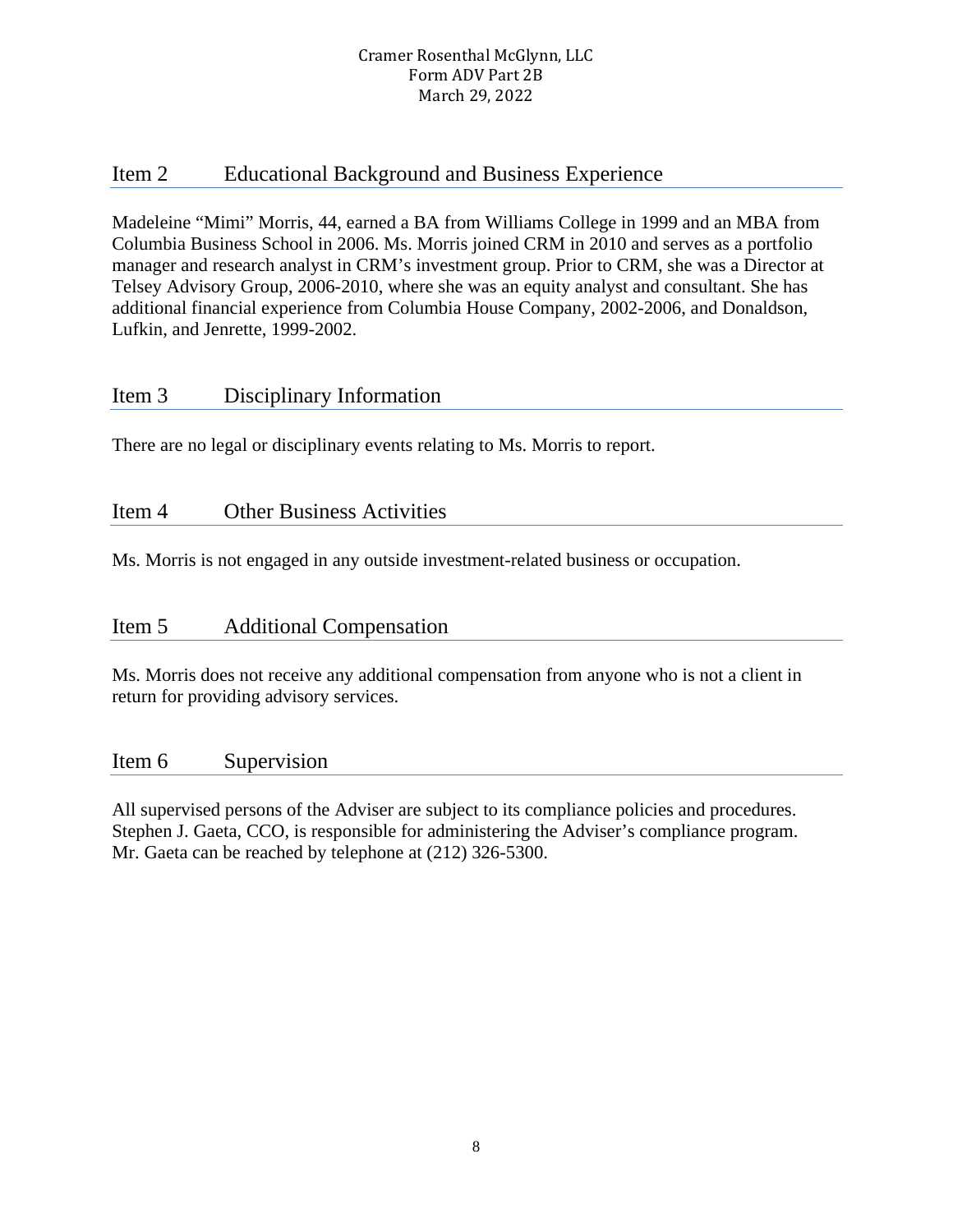### *BROCHURE SUPPLEMENT* **(Part 2B of Form ADV)**

Jason Yellin

March 29, 2022

Cramer Rosenthal McGlynn, LLC 28 Havemeyer Place Greenwich, CT 06830 212-326-5300

**This brochure supplement provides information about Jason Yellin that supplements the brochure of Cramer Rosenthal McGlynn, LLC ("CRM"). You should have received a copy of that brochure. Please contact CRM's Compliance Department, by mail at 28 Havemeyer Place, Greenwich, CT 06830, by telephone at (212) 326- 5300 or email at [info@crmllc.com](mailto:info@crmllc.com) if you did not receive CRM's brochure or if you have any questions about the contents of this supplement.** 

**Additional information is available on the SEC's website.**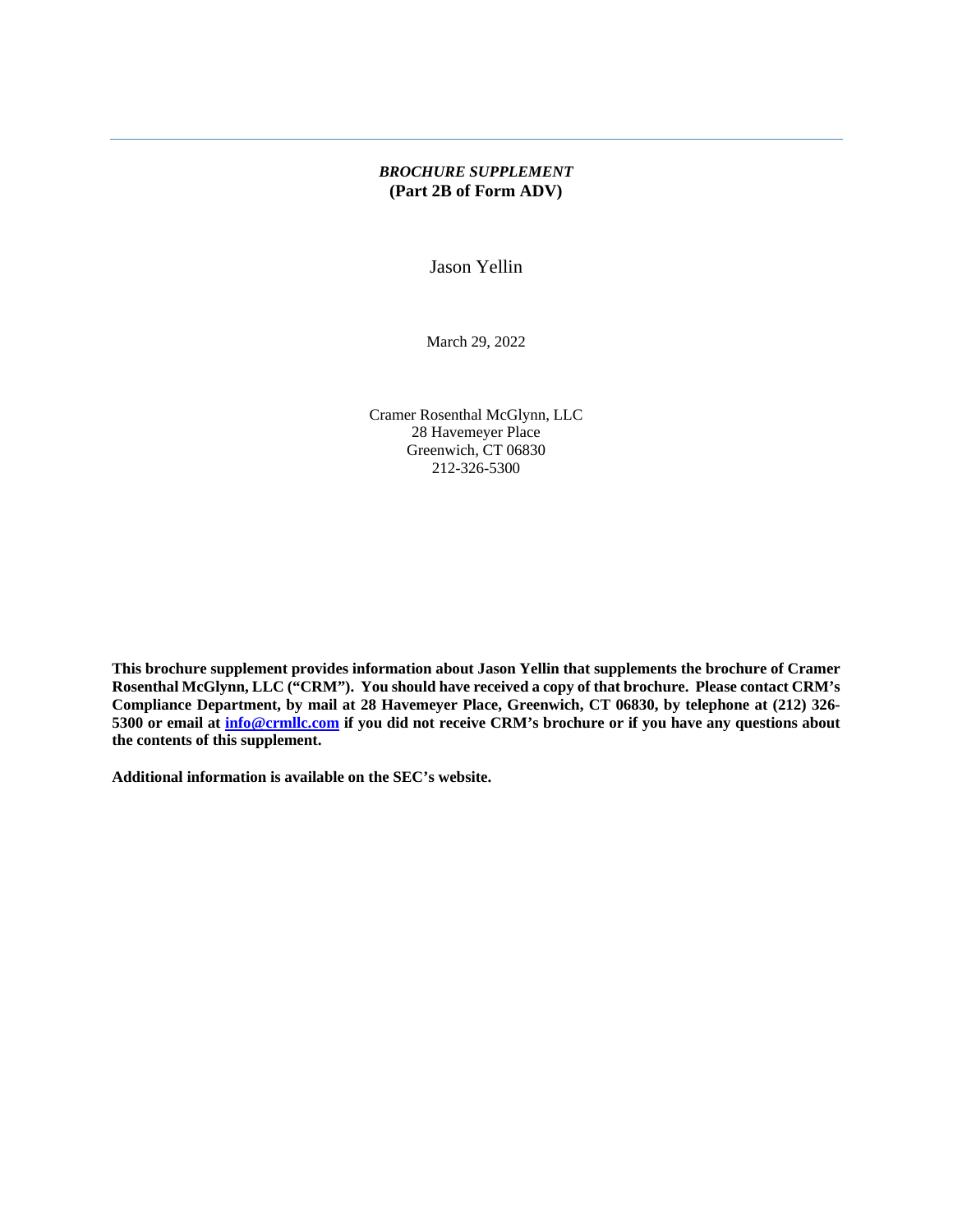# Item 2 Educational Background and Business Experience

Jason Yellin, 46, joined the Firm in 2015 and currently serves as a portfolio manager and research analyst in CRM's investment group. Previously, Jason worked at JAT Capital and began his career in the Mergers & Acquisitions department at Morgan Stanley. He received a BS from The Wharton School of the University of Pennsylvania.

# Item 3 Disciplinary Information

There are no legal or disciplinary events relating to Mr. Yellin to report.

# Item 4 Other Business Activities

Mr. Yellin is not engaged in any outside investment-related business or occupation.

# Item 5 Additional Compensation

Mr. Yellin does not receive any additional compensation from anyone who is not a client in return for providing advisory services.

# Item 6 Supervision

All supervised persons of the Adviser are subject to its compliance policies and procedures. Stephen J. Gaeta, CCO, is responsible for administering the Adviser's compliance program. Mr. Gaeta can be reached by telephone at (212) 326-5300.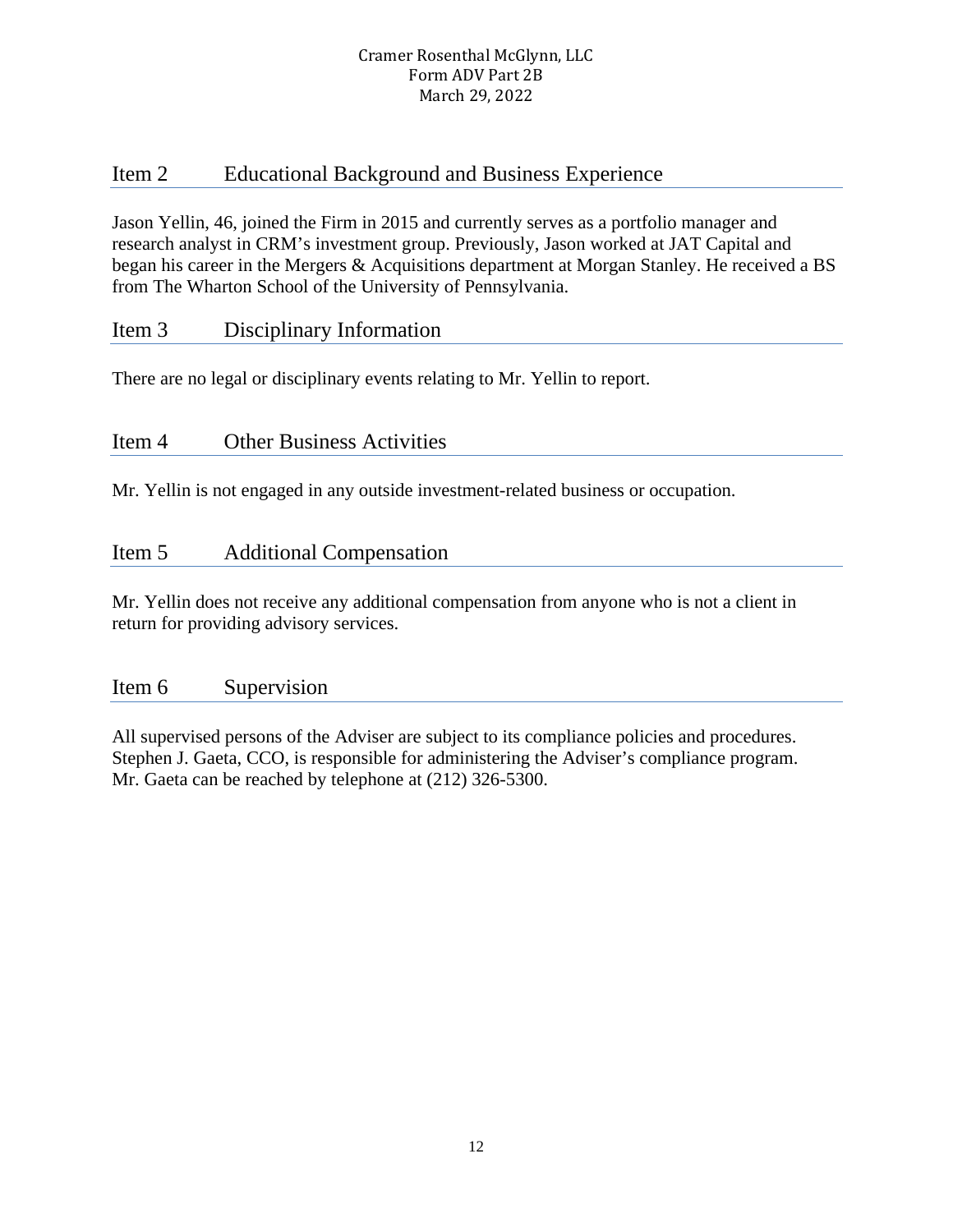### *BROCHURE SUPPLEMENT* **(Part 2B of Form ADV)**

Thaddeus D. Pollock

March 29, 2022

Cramer Rosenthal McGlynn, LLC 28 Havemeyer Place Greenwich, CT 06830 212-326-5300

**This brochure supplement provides information about Thaddeus Pollock that supplements the brochure of Cramer Rosenthal McGlynn, LLC ("CRM"). You should have received a copy of that brochure. Please contact CRM's Compliance Department, by mail at 28 Havemeyer Place, Greenwich, CT 06830, by telephone at (212) 326-5300 or email at [info@crmllc.com](mailto:info@crmllc.com) if you did not receive CRM's brochure or if you have any questions about the contents of this supplement.** 

**Additional information is available on the SEC's website.**